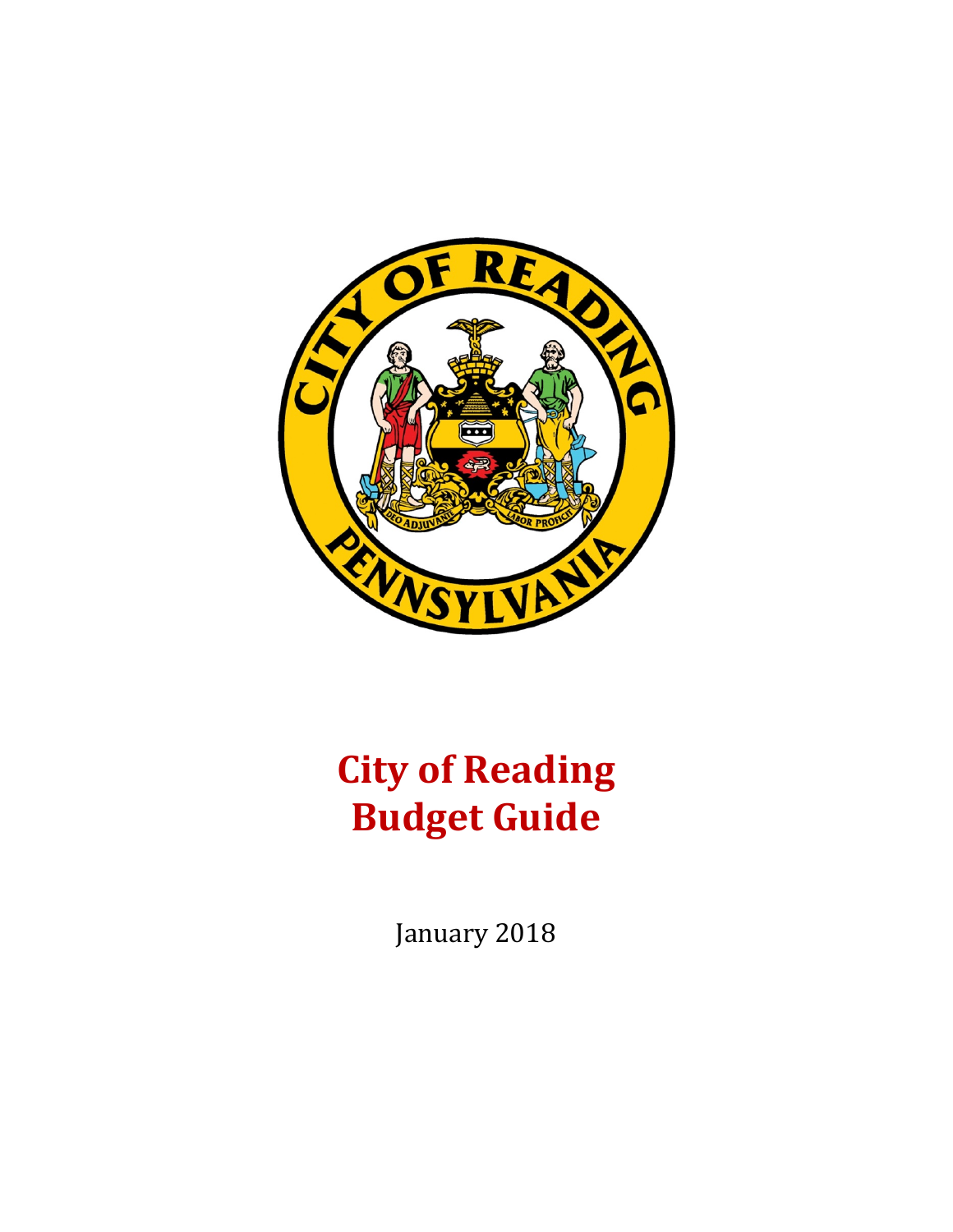## **City of Reading Budget Guide 2018**

#### **Table of Contents**

| <b>Budget process</b>           | Page 2  |
|---------------------------------|---------|
| <b>Budget calendar</b>          | Page 3  |
| Act 47's Impact                 | Page 4  |
| <b>Funds and Accounts</b>       | Page 5  |
| <b>Organizational Chart</b>     | Page 8  |
| <b>Revenue Overview</b>         | Page 9  |
| <b>Expenditure Overview</b>     | Page 15 |
| <b>Spending by Department</b>   | Page 19 |
| <b>Department Descriptions</b>  | Page 20 |
| <b>Headcount Summary</b>        | Page 22 |
| <b>Capital Improvement Plan</b> | Page 25 |

Reading City government is critical to everyone who lives, works, owns property in or visits this southeastern Pennsylvania city of 88,000 people. Reading is the largest municipality in Berks County by population and it is the seat of the County government, so City government impacts thousands of people who live outside Reading in the surrounding communities.

City government is responsible for public safety functions like police patrol and fire suppression that make Reading a safer place to live, work or do business. City government is responsible for maintaining many of the roads, street lights and sewer systems that residents and visitors rely upon every day. City government has other functions, like code enforcement and zoning, intended to make Reading cleaner, more attractive and more prosperous. And it has responsibility for collecting and managing the money that funds these services in accordance with Pennsylvania law, City ordinances and resident preferences.

Financially speaking, City government is a complex organization. In 2016, the City spent \$149 million across multiple funds on the services listed above

and its obligations to its vendors, creditors and retired employees. To cover these expenditures, the City government collected revenues from taxes, fees, service charges, fines, and intergovernmental aid.

Like other Pennsylvania governments, Reading's challenge is to balance its annual expenditures against its available revenues, and to maintain that balance on a recurring basis. The primary tool that City government uses to meet that challenge – and the legal tool for funding the services that touch people's daily lives – is the annual City budget.

This Guide will help you better understand the City of Reading budget – what it is, what it does and what it means. It will help you understand how the City's elected and appointed officials put the budget in place and how they use it throughout the year. And it will help you understand your role in the process – how the taxes and fees you pay support City government which in turn provides municipal services to you.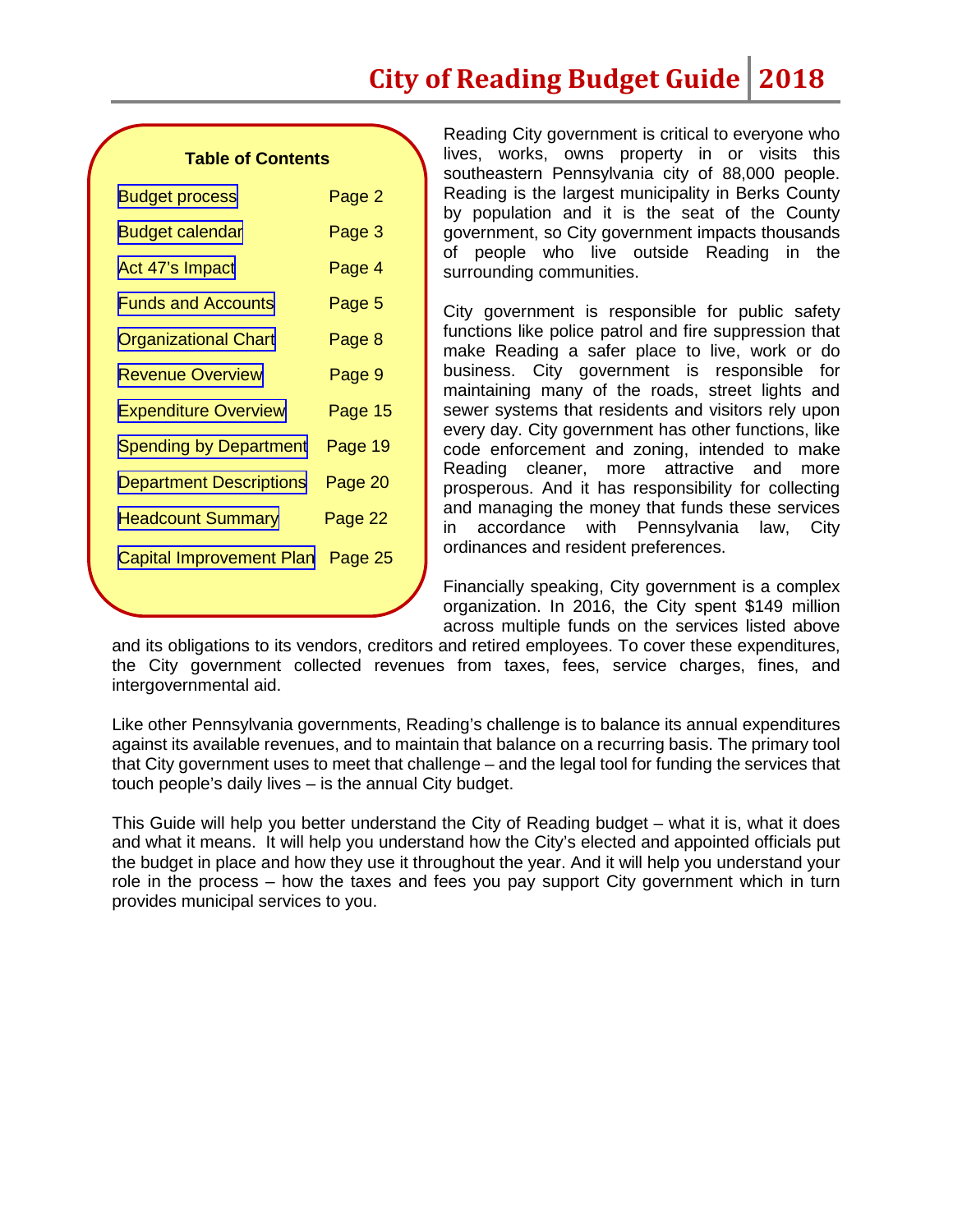## <span id="page-2-0"></span>**Budget Process**

The City of Reading's government is organized according to a Home Rule Charter adopted in 1996. Reading uses a mayor-council form of government with eight elected officials.

The **Mayor** holds the executive, administrative and law enforcement powers of City government and is responsible for its daily operations. Legislative powers are held by **City Council** with six members elected by geographic district and a Council President selected by city wide election. The **City Auditor,** who is also selected through city wide election, has oversight of City government finances independent of the Mayor and Council.

Subject to City Council approval, the Mayor appoints a **Managing Director** who is the chief administrative officer. The Managing Director supervises the following departments:

#### **Administrative Services (Finance, HR, IT)**

**Community Development**

**Police** 

#### **Public Works**

#### **Fire and Rescue Services**

Subject to Council approval, the Mayor also appoints the **City Solicitor** who is the head of the Law Department. The City's annual budget allocates money to these departments and other parts of City government, including the Reading Public Library, the Board of Ethics, the Charter Board and the Human Relations Commission.

#### *Budget process: Executive Branch responsibilities*

According to the City's Charter, the Mayor prepares and presents to City Council an annual budget that is "a complete financial plan of all City funds and activities for the ensuing fiscal year<sup>[1](#page-2-1)</sup>." The Mayor also submits to Council a Capital Improvement Program with the proposed projects for the next year and a budget message that explains the proposed budget. According to the City's charter, the Mayor must submit these items to City Council at least 90 days before the start of the next year.

While the charter assigns these duties to the Mayor, he or she is supported by others in the Executive branch. Department directors submit their proposed budgets to the Managing Director and Director of Administrative Services for review, adjustment and consolidation into one document. They are also responsible for projecting the amount and types of revenue that will be available to fund government spending the next year. The budget calendar on the next page shows this process in more detail.

<span id="page-2-1"></span>l <sup>1</sup> Article IV, Section 904. Reading's fiscal year follows the calendar year.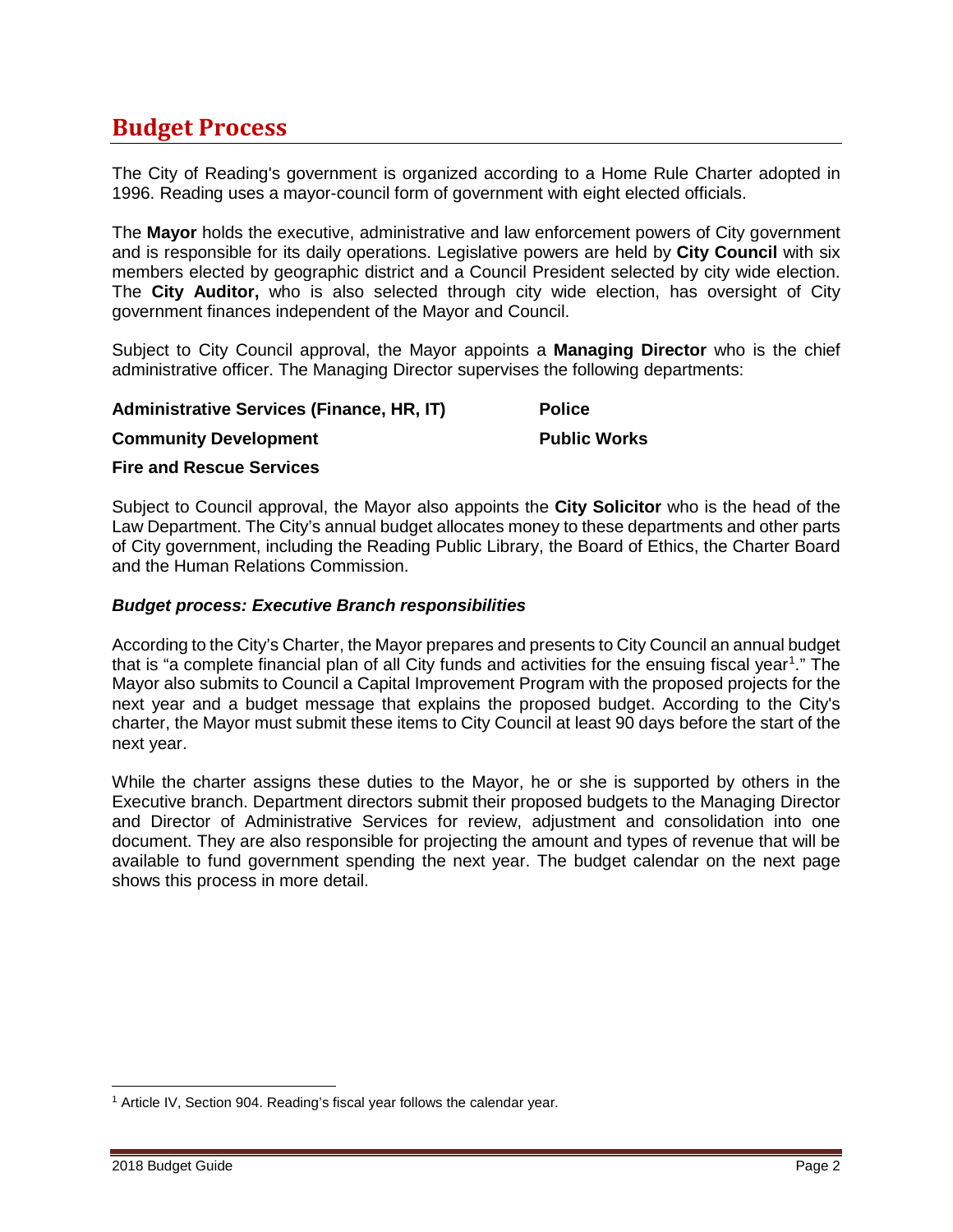## <span id="page-3-0"></span>**Budget Calendar**

| <b>Date</b>                    | <b>Event</b>                                                                                                                                                    |
|--------------------------------|-----------------------------------------------------------------------------------------------------------------------------------------------------------------|
| June                           | Department directors submit strategic plan documents to the Managing<br>Director (MD)                                                                           |
| Mid-July                       | Department directors submit budget documents to the MD and Administrative<br>Services Director (ASD)                                                            |
| July - September               | ASD and staff prepare projections of tax and non-departmental revenues.<br>Department directors prepare projections for revenues related to their<br>operations |
| Mid-July through<br>Mid-August | MD and ASD review department budgets with department directors                                                                                                  |
| Mid-August                     | MD and Community Development Director present Community Development<br>Block Grant (CDBG) action plan to the City Council Finance Committee                     |
| September                      | Revenue estimation committee meets to discuss projections for major tax<br>revenues. Committee includes City Council members and City Auditor                   |
| September                      | MD and ASD amend department budgets and compile them into a<br>comprehensive expenditure budget reflecting Mayor's strategic priorities                         |
| October 1                      | Mayor submits budget, Capital Plan and budget message to Council                                                                                                |

Once City Council receives information from the Administration, the City Council Clerk prepares a budget summary for publication in a newspaper of general circulation. City Council holds a public hearing on the operating budget 15-30 days after the publication of that summary and a separate public hearing on the Capital Program.

During October and early November, Council's Committee of the Whole holds public meetings with the Managing Director, Administrative Services Director and any relevant department staff to review the proposed budget. The City Auditor participates in those meetings and prepares nonbinding recommendations for Council's consideration according to the Home Rule Charter.

Council generally concludes its budget review in early November and votes to approve or reject the budget and Capital Program around Thanksgiving. In addition to the budget itself, Council votes on ordinances setting the Capital Program, the major tax rates for the next year and the number of positions by department.

If Council does not adopt a budget by December 15, then the Mayor's original proposed budget becomes the official budget for the next year. According to the City Charter, "in any year following a municipal election year the Council may, within forty-five (45) days after the start of the fiscal year, revise the budget and tax levies adopted by the previous Council."[2](#page-3-1)

<span id="page-3-1"></span>l <sup>2</sup> Article IX, Section 906.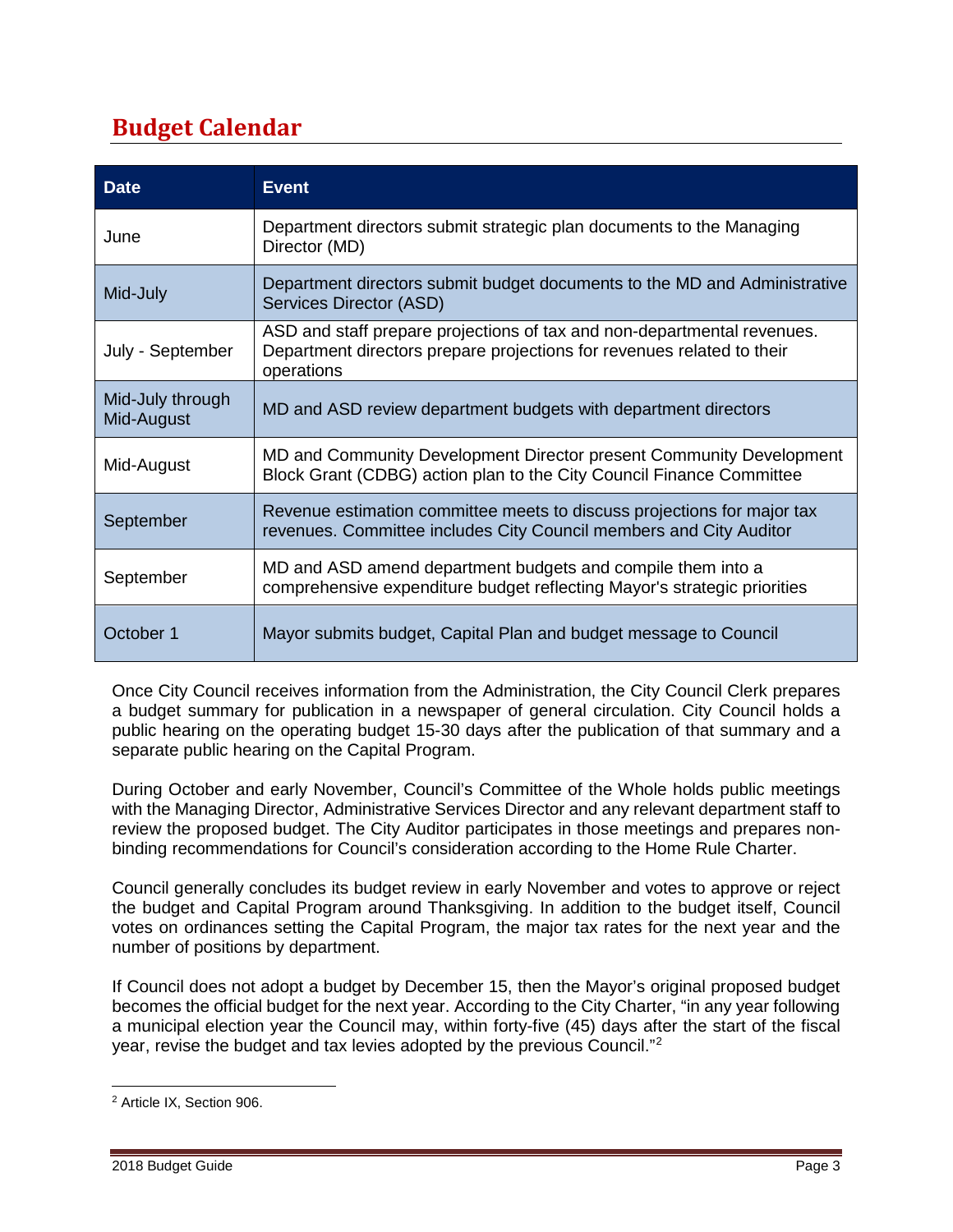## <span id="page-4-0"></span>**Act 47's Impact on the Budget**

In November 2009, the Secretary of Pennsylvania's Department of Community and Economic Development (DCED) designated Reading as a distressed municipality according to the criteria in the Municipalities Financial Recovery Act (Act 47 of 1987). At the request of then Mayor Thomas McMahon, DCED reviewed the City's financial performance and found that its spending exceeded its revenues by a large enough margin and for a long enough period that the City should be placed under Commonwealth oversight.

The Secretary then appointed Public Financial Management (PFM) as the City's "Recovery Coordinator." PFM is responsible for developing multi-year financial and strategic "Recovery Plans" to help bring City government's finances back into balance and move it toward true long term financial recovery. City Council adopted the first Recovery Plan in 2009 and an Amended Recovery Plan in 2014.

The 2014 Amended Recovery Plan has a provision that allows the City of Reading to seek approval from the Berks County Court of Common Pleas to levy an earned income (or wage) tax on commuters who work in Reading but live elsewhere. Pennsylvania local governments generally can only tax the income of their own residents. Act 47 municipalities like Reading can use this commuter tax for a limited period of time subject to the limits in Pennsylvania law, the provisions in their Recovery Plan and County Court approval.

The City's 2018 budget has a 0.3 percent commuter tax – 0.1 percent for City operations and 0.2 percent for capital improvements – as provided in the 2014 Amended Recovery Plan. Most commuters will pay a total earned income tax of 1.3 percent in 2018, with 1.0 percent going to their home municipality and 0.3 to the City of Reading.

According to Act 47, the Amended Recovery Plan sets the maximum amounts that the City can spend each year on total compensation for the employees in each labor union and those employees who are not represented by a union. These maximum allocations apply to the employees' salaries, any other forms of cash compensation and the City's share of employee health insurance costs. Employee compensation is determined through collective bargaining between the City and its labor unions, and those negotiations are also subject to the Amended Recovery Plan's limits.

In October 2014, the Pennsylvania General Assembly amended Act 47 to add the following budget related deadlines for Act 47 communities.

| <b>Deadline</b>                 | <b>Required action</b>                                                                                                   |
|---------------------------------|--------------------------------------------------------------------------------------------------------------------------|
| 120 days before<br>year end     | The City begins developing a budget that complies with the Recovery Plan                                                 |
| 75 days before<br>year end      | The Mayor submits a budget to the Recovery Coordinator for review                                                        |
| 45 days before<br>year end      | Recovery Coordinator returns the budget to the City with any modifications<br>necessary to comply with the Recovery Plan |
| 30 days after<br>budget passage | The Recovery Coordinator notifies DCED whether the City has adopted a<br>budget that complies with the Recovery Plan     |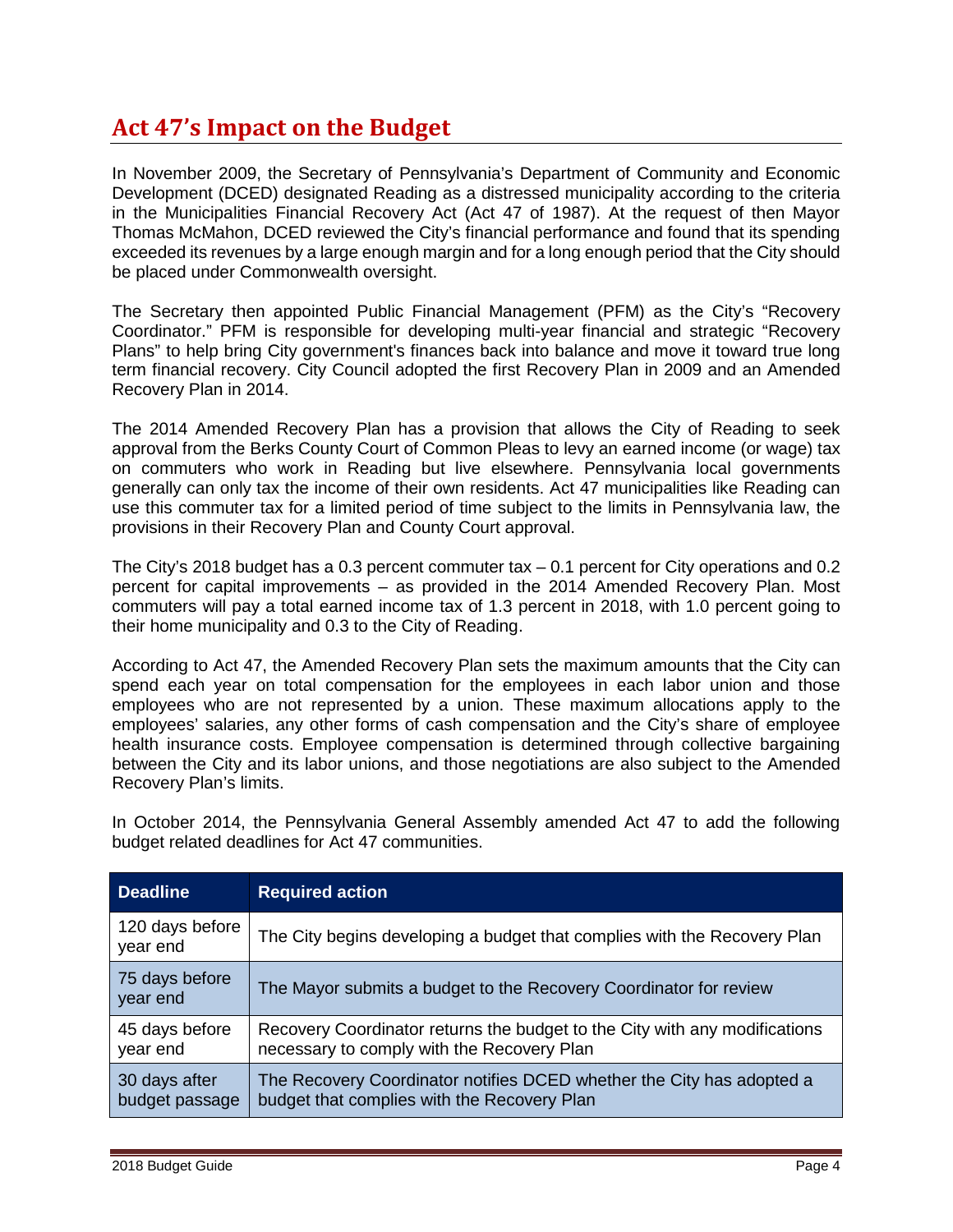## <span id="page-5-0"></span>**Budget Building Blocks: Funds and Accounts**

The City's budget is separated into funds according to generally accepted accounting principles. Each fund should have at least the same amount of revenue as expenditures each year. The difference between revenues and expenditures in a fund is its "annual result." If revenues exceed expenditures, then the positive annual result is a surplus. If expenditures exceed revenues, then the negative annual result is a deficit.

The City Charter requires the Mayor to submit a balanced budget where "total proposed expenditures shall not exceed the total estimated income."[3](#page-5-1) City ordinances describe that goal in more detail as follows

The City's objective is to achieve and maintain a structurally balanced budget in all funds such that recurring revenues fund recurring expenditures. The City shall maintain a reserve containing a minimum of 20% of regular general fund operating expenditures based on the annual General Fund budget of City or a minimum of \$22,000,000 whichever is higher…

Each line in the budget starts with a numeric code that tells the reader which fund is used and which City department is responsible for the item. Here are examples of revenue account codes (property tax) and expenditure account codes (salaries).

| <b>Fund</b>    | <b>Dept</b> | <b>Division</b> | <b>Object</b> | <b>Complete Code</b> | <b>Account Name</b>              | <b>Amount</b> |
|----------------|-------------|-----------------|---------------|----------------------|----------------------------------|---------------|
| 0 <sub>1</sub> | 00          | 00              | 3010          | 01-00-00-3010        | <b>Property Tax Current Year</b> | \$21,533,400  |
| 20             | 00          | 00              | 3010          | 20-00-00-3010        | Property Tax Shade Tree Fund     | \$251,560     |
| 01             | 02          | 09              | 4000          | 01-02-09-4000        | Mayor's Office Salaries          | \$158,800     |
| 20             | 07          | 02              | 4000          | 20-07-02-4000        | <b>Shade Tree Fund Salaries</b>  | \$46,300      |

The City's 2018 operating budget has nine funds, and the largest is the **General Fund**. The City uses the General Fund to track revenues and expenditures related to several of its daily operations – police patrol, fire suppression, street cleaning, code enforcement, etc. The General Fund also contains most of the revenues and expenditures that the City uses for its own administrative needs – payroll, purchasing, human resources, etc. The General Fund is discussed in more detail later in this guide.

<span id="page-5-1"></span>l <sup>3</sup> Article IX, Section 904.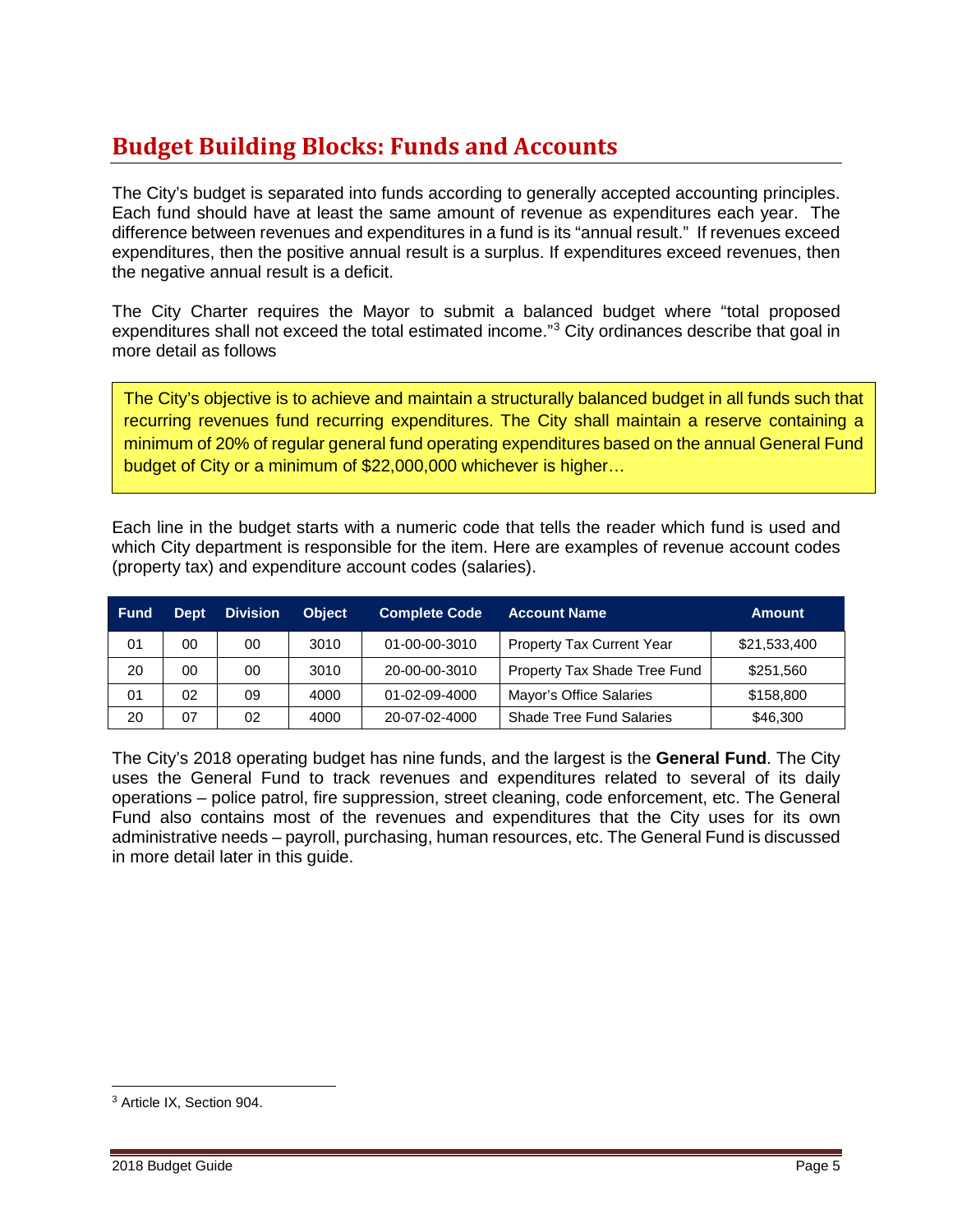### **Shade Tree Fund (20)**

The City levies a 0.2-mill real estate tax to maintain trees, bushes and shrubs on publicly owned properties. That revenue and its use are tracked in this special revenue fund.

#### **Capital Improvement Fund (34)**

As required in the City's Amended Recovery Plan, a portion of the earned income tax on residents and commuters is set aside to fund capital projects in this fund. These projects involve the purchase, construction, replacement or rehabilitation of infrastructure (roads, bridges, buildings) or other assets that meet the City's definition for capital projects except for the large sewer treatment plant construction project, which is paid by the Sewer Fund.

| <b>Fund</b> | <b>Account Name</b>      |
|-------------|--------------------------|
| 01          | General Fund             |
| 20          | Shade Tree Fund          |
| 34          | Capital Improvement Fund |
| 35          | Liquid Fuels Fund        |
| 50          | Water Fund               |
| 52          | Self-Insurance Fund      |
| 54          | Sewer Fund               |
| 55          | Sewer Retail Fund        |
| 56          | Solid Waste Fund         |

### **Liquid Fuels Fund (35)**

The Commonwealth of Pennsylvania collects revenue from the state sales tax on motor fuel and then distributes a portion of that revenue to eligible municipalities, like Reading. The City holds that revenue in this special revenue fund and then uses it for street paving, ice and snow removal and related activities.

#### **Water Fund (50)**

Reading's primary water supply sits eight miles north of the City at Lake Ontelaunee. City government owns a system for collecting, purifying, pumping and distributing water to Reading residents, businesses and other property owners. The City government leases that system to the Reading Area Water Authority (RAWA) and uses this enterprise fund to track financial activity related to the system, including RAWA's annual lease payment.

#### **Self-Insurance Fund (52)**

The City is self-insured for worker's compensation, general liability and property damage. The City transfers money from other funds to this Self-Insurance Fund and then pays insurance claims out of it. Since most operations are supported by the General Fund, that fund makes the largest contribution to the Self-Insurance Fund. The City is also self-insured for active and retired employee health insurance, but those expenditures are tracked primarily in the General Fund or wherever the employee's salary is or was budgeted.

#### **Sewer and Sewer Retail Funds (54 and 55)**

The City government owns and operates a wastewater treatment plant on Fritz Island which is designed to treat 28.5 million gallons of sewage per day originating from Reading and 11 other municipalities. Four pumping stations (three in the City, one near West Reading) support the treatment plant. City government uses these enterprise funds to track financial activity related to that system. The fund's primary source of revenue is sewer treatment fees paid by residents, businesses and other property owners. Starting in 2016, the City uses the Sewer Fund (54) to track activity related to the wastewater treatment plant, including the major reconstruction project, and the Sewer Retail Fund (55) to track activity related to City rate payers.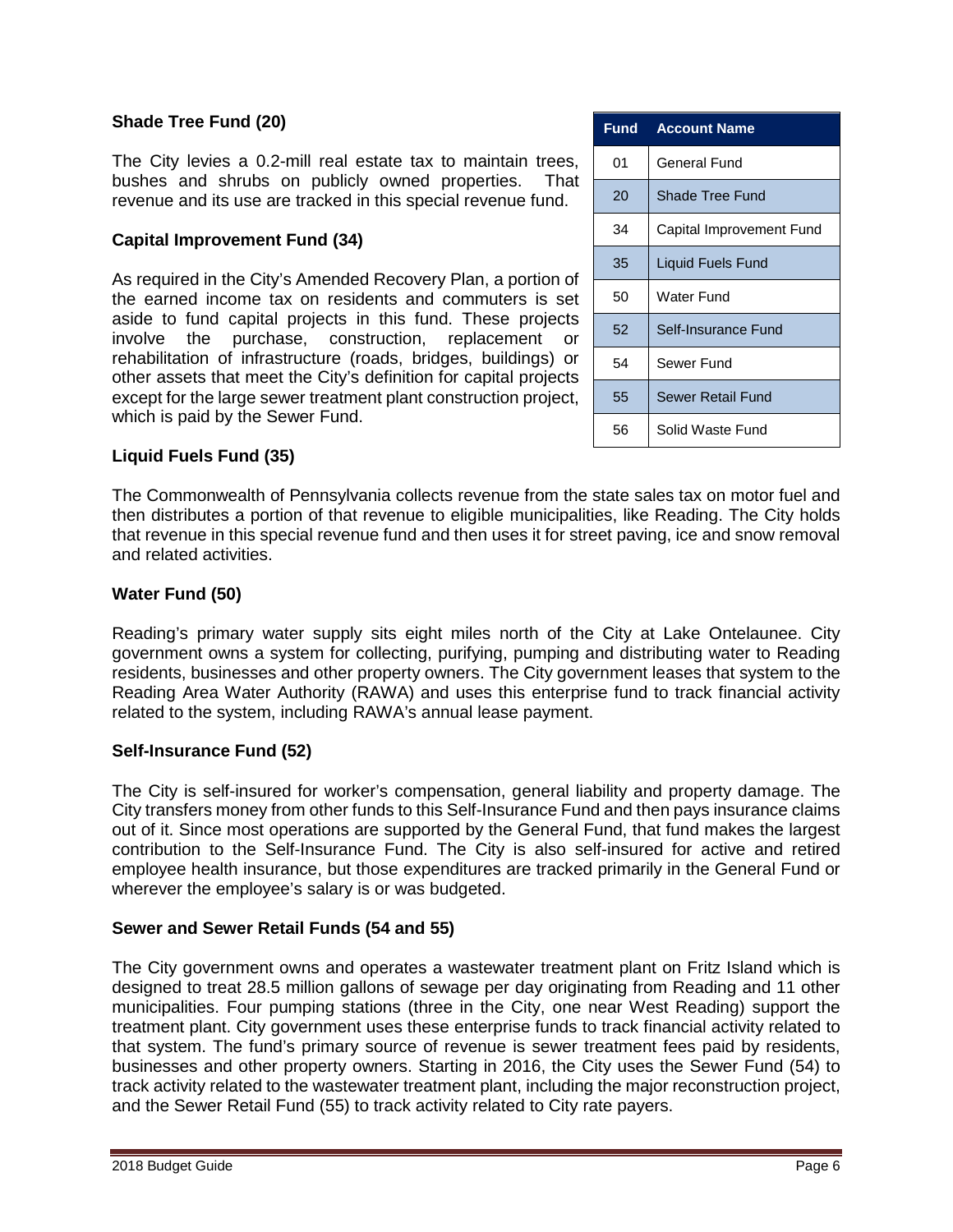### **Solid Waste Fund (56)**

The City provides residents with curbside collection of recyclable materials and regulates curbside garbage collection. The City uses this enterprise fund to track financial activities related to that work.

Along with showing the relevant fund, the budget account codes also show the department and division within City government that is responsible for the line item. This is especially useful on the expenditure side.

The chart to the right shows account codes for each department in the General Fund and the organizational chart on the next page shows the division codes within each department. Most of the City's non-departmental expenditures are either debt service payments or fees paid to an organization that collects taxes on the City's behalf.

#### **Modified accrual accounting**

The numbers in the City's General Fund budget are recorded using the **modified accrual basis of accounting**.

This means the City records revenues when they are "available or measurable," regardless of when the actual cash is collected. So, if the City receives cash in January 2019 for a tax that was levied in November 2018, the City will record that money as revenue in 2018. The City generally records expenditures when they are incurred, regardless of when the actual cash payment is made.

Separate of the budget, the City also monitors its cash flow position to ensure there is enough cash available to pay obligations when they are due.

#### **General Fund Department Codes**

| <b>Dept</b> | <b>Account Name</b>               |
|-------------|-----------------------------------|
| 01          | Office of the Mayor               |
| 02          | <b>City Council</b>               |
| 03          | City Auditor                      |
| 04          | <b>Managing Director</b>          |
| 06          | <b>Administrative Services</b>    |
| 07          | <b>Public Works</b>               |
| 08          | Police                            |
| 09          | Fire                              |
| 10          | <b>Community Development</b>      |
| 12          | Law                               |
| 13          | Library                           |
| 14          | Non-Departmental                  |
| 17          | Board of Ethics/Charter Board     |
| 18          | <b>Human Relations Commission</b> |

.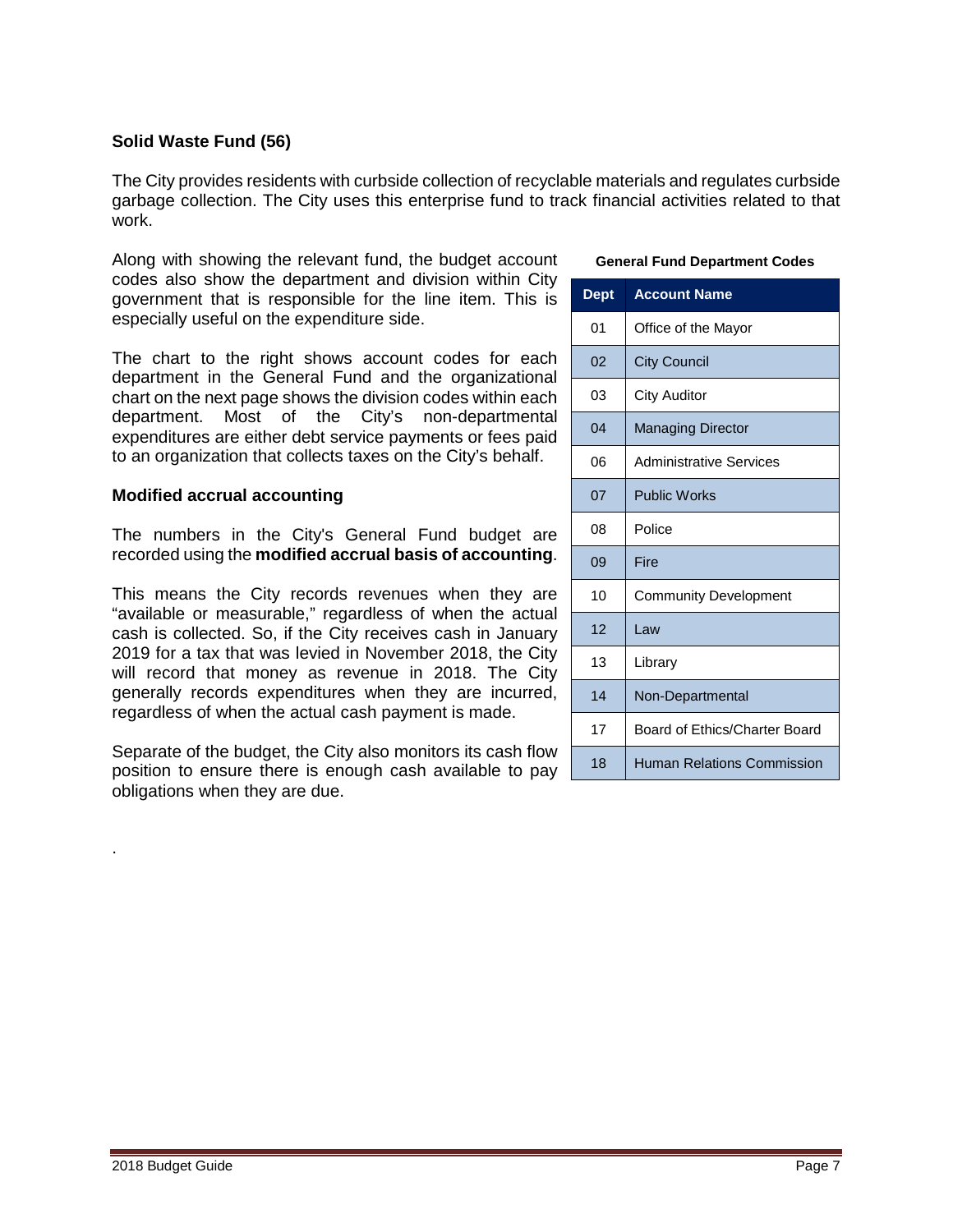This organizational chart shows the departments and divisions within City government's executive branch. The numbers in parentheses are the division codes used in the City's budget account codes.

<span id="page-8-0"></span>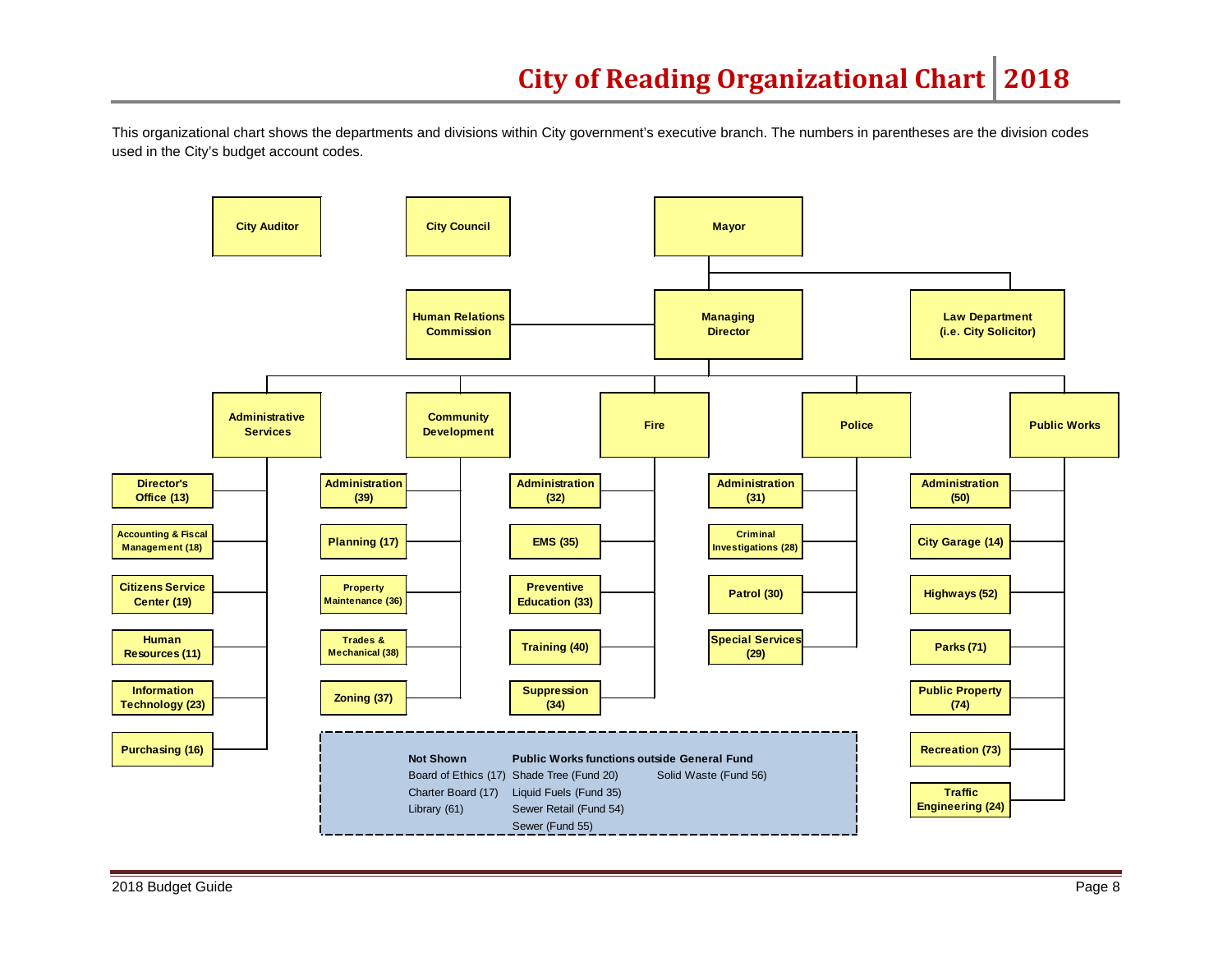## <span id="page-9-0"></span>**Revenues: Where does City government get its money?**

Reading City government uses a mix of revenues to fund the services it provides, compensate its employees and pay its debt and other obligations. Locally generated taxes account for more than half of the revenue in the General Fund, which is the City's largest. Other funds, like the Sewer Fund or the Water Fund, rely more on user charges. This section describes the major sources of revenue in the City's General Fund so the reader understands where City government gets its money, why it uses those sources and how much it expects to collect in 2018.



|                                   | 2016 <sup>4</sup><br><b>Actual</b> | 2017<br><b>Budget</b> | 2018<br><b>Budget</b> | 2017 to 2018<br>Variance (\$) | 2017 to 2018<br>Variance (%) |
|-----------------------------------|------------------------------------|-----------------------|-----------------------|-------------------------------|------------------------------|
| <b>Real Estate Taxes</b>          | 23,725,437                         | 24,098,454            | 24,208,460            | 110,006                       | 0.5%                         |
| <b>Act 511 Taxes</b>              | 29,411,711                         | 28,340,000            | 29,635,000            | 1,295,000                     | 4.6%                         |
| <b>Licenses, Permits and Fees</b> | 5,358,069                          | 5,482,300             | 5,024,300             | (458,000)                     | $-8.4%$                      |
| Intergovernmental                 | 7,835,107                          | 7,878,494             | 7,466,870             | (411, 624)                    | $-5.2%$                      |
| <b>Charges for Service</b>        | 5,325,490                          | 5,215,168             | 5,069,230             | (145, 938)                    | $-2.8%$                      |
| <b>Interest and Rent</b>          | 1,467,780                          | 1,436,000             | 2,504,000             | 1,068,000                     | 74.4%                        |
| <b>Other Revenues</b>             | 5,552,312                          | 5,529,500             | 5,059,160             | (470, 340)                    | $-8.5%$                      |
| Transfers                         | 12,275,000                         | 12,275,000            | 12,460,500            | 185,500                       | 1.5%                         |
| <b>Use of Unassigned Reserves</b> | 0                                  | 850,000               | 1,250,000             | 400,000                       | 47.1%                        |
| <b>General Fund Total</b>         | 90,950,905                         | 91,104,916            | 92,677,520            | 1,572,604                     | 1.7%                         |

<span id="page-9-1"></span><sup>4</sup> The 2016 figures used throughout this Guide are the unaudited results provided by the City during the quarterly financial reporting process.

 $\overline{\phantom{a}}$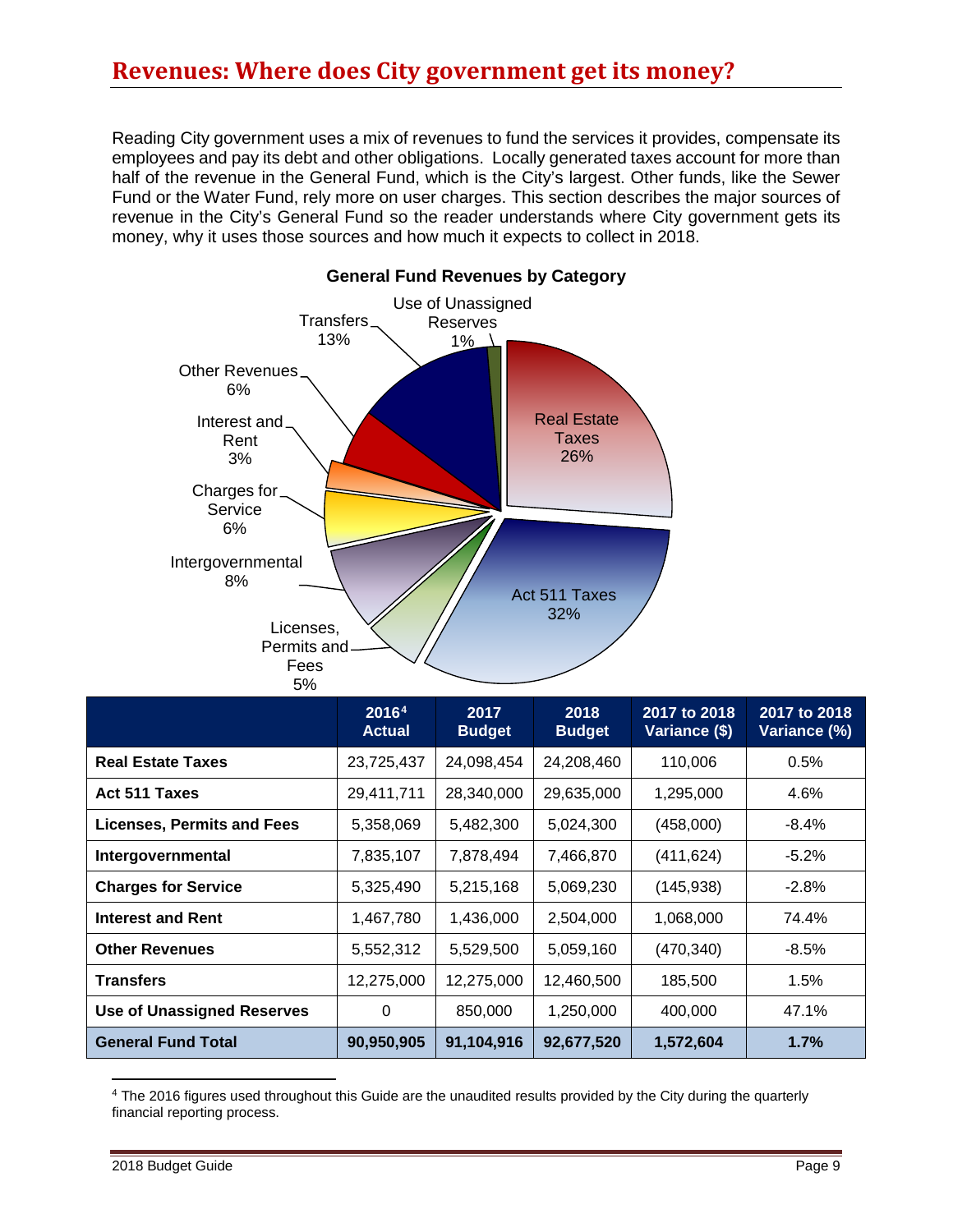### **Real Estate Taxes \$24.2 million (26% of budget)**

The real estate tax is City government's largest source of revenue. It represents about a quarter of all General Fund revenue. Berks County determines the value of the land and buildings for each parcel of property in the City (i.e. "assessment") and then the City sets the tax rate charged to the property owner ("millage"). The assessed value of a property may differ from its market value, which is what the property would be worth if the owner sold it.

The City charges a millage rate of 17.689 per \$1,000 of assessed value including 0.2 mills for the Shade Tree Fund and 0.2 mills for the Reading Public Library. City tax payers also pay real estate taxes to Berks County and the Reading School District. The table to the right gives an example of how those millage rates translate into an annual tax bill.

For 2018, the City budgets \$24.2 million in real estate tax revenue in the General Fund, including \$2.3 million from prior years. Berks County collects current and prior year real estate tax revenues for the City.

### **Sample Real Estate Tax calculation**

*This is a sample real estate tax bill calculation for a house assessed at \$67,600*

|                                    | <b>Mills</b> | <b>Taxes Due</b> |
|------------------------------------|--------------|------------------|
| <b>Berks County tax</b>            | 7.372        | \$498            |
| <b>Reading School District tax</b> | 16.920       | \$1,144          |
| Total City tax rate                | 17.689       | \$1,196          |
| Total tax rate/bill                | 41.981       | \$2,838          |

### **Act 511 Taxes \$29.6 million (32% of budget)**

Like most Pennsylvania cities, Reading uses the Commonwealth's Local Tax Enabling Act (Act 511 of 1965) to levy taxes on City residents and commuters who work in Reading but live elsewhere.

The largest of these taxes is the **earned income tax (EIT)**. In 2018, City residents will pay a 3.6 percent EIT with 1.5 percent going to the Reading School District, 1.9 percent to the City for operations and 0.2 percent to the City's capital improvement fund for projects like large vehicle purchases and facility improvements. Commuters who work in Reading but live outside the City will usually pay a 1.3 percent EIT with 1.0 percent going to their home municipality (usually split between local government and school district), 0.1 percent going to the City of Reading for operations and 0.2 percent to the City's capital improvement fund.

The City's ability to tax commuters is tied to its status as a distressed municipality under Act 47 oversight.<sup>[5](#page-10-0)</sup> The City has until the end of 2019 to exit Act 47 oversight successfully. To do so, the City needs to demonstrate it can balance its operating budget without the revenue from the commuter tax. Therefore the City started shifting a portion of the commuter tax from operations to the capital fund in 2016.

<span id="page-10-0"></span>l <sup>5</sup> Please see page 4 for more discussion on this point.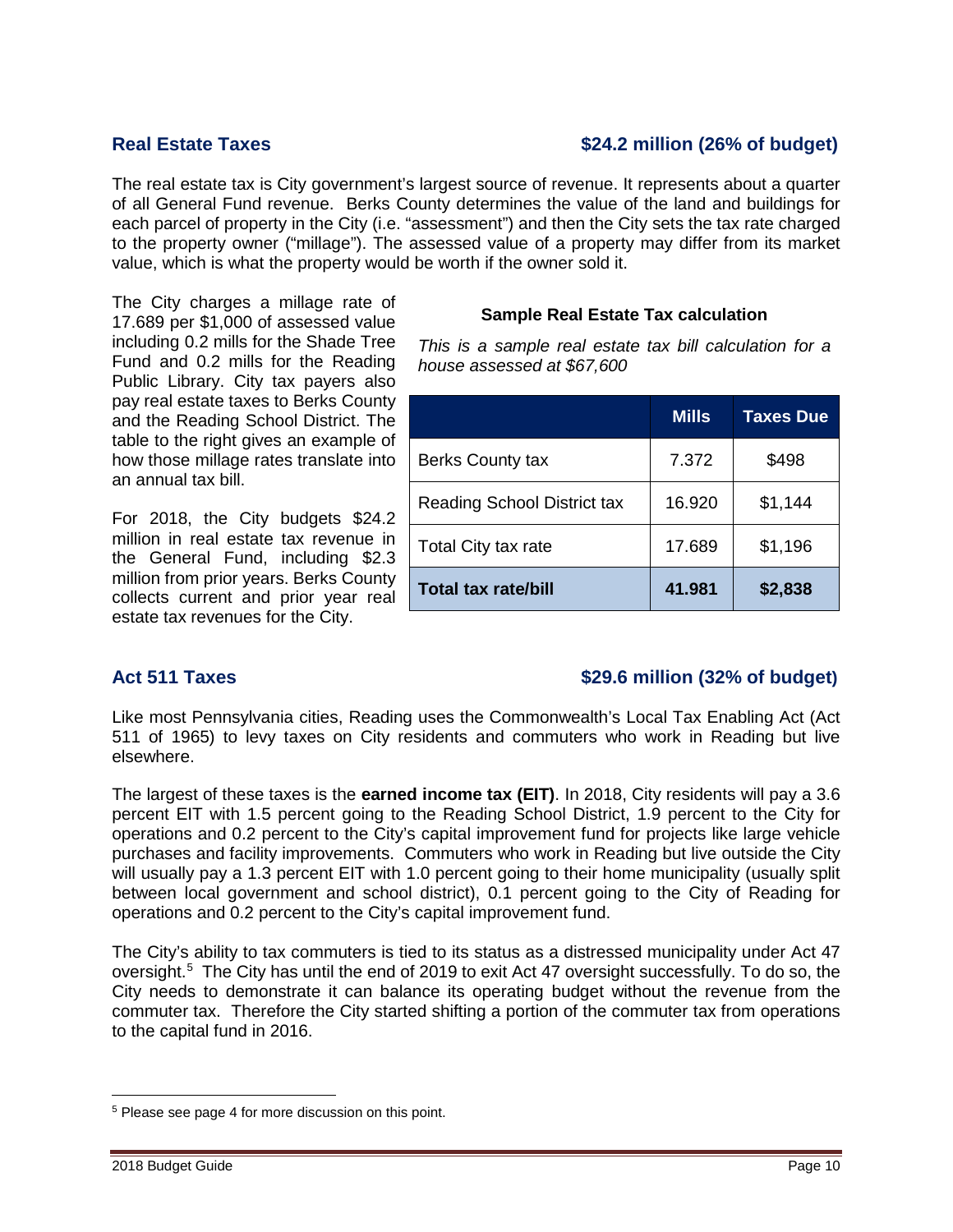Since Reading is a Home Rule community, City government has control over the resident EIT tax rate. It can change the tax rate without seeking court approval or relying on the additional taxing powers in Act 47.

| <b>Resident EIT Rate</b> |                                   |                                |                   |                     |  |
|--------------------------|-----------------------------------|--------------------------------|-------------------|---------------------|--|
|                          | City Tax for<br><b>Operations</b> | <b>City Tax</b><br>for Capital | <b>RSD</b><br>Tax | <b>Total</b><br>Tax |  |
| 2014                     | 2.1%                              | 0.0%                           | 1.5%              | 3.6%                |  |
| 2015                     | 2.1%                              | $0.0\%$                        | 1.5%              | 3.6%                |  |
| 2016                     | 2.0%                              | 0.1%                           | 1.5%              | 3.6%                |  |
| 2017                     | 1.9%                              | 0.2%                           | 1.5%              | 3.6%                |  |
| 2018                     | 1.9%                              | 0.2%                           | 1.5%              | 3.6%                |  |
| 2019                     | 1.8%                              | 0.3%                           | 1.5%              | 3.6%                |  |

| For 2018, the City budgets \$22.7 million in EIT revenue. That includes money collected from |  |
|----------------------------------------------------------------------------------------------|--|
| residents and commuters in current and prior years.                                          |  |
|                                                                                              |  |

| <b>Commuter EIT Rate</b> |                                                                                                                         |         |      |      |  |
|--------------------------|-------------------------------------------------------------------------------------------------------------------------|---------|------|------|--|
|                          | Home<br><b>City Tax for</b><br><b>City Tax</b><br><b>Jurisdiction</b><br>for Capital<br><b>Operations</b><br><b>Tax</b> |         |      |      |  |
| 2014                     | 0.3%                                                                                                                    | 0.0%    | 1.0% | 1.3% |  |
| 2015                     | 0.3%                                                                                                                    | $0.0\%$ | 1.0% | 1.3% |  |
| 2016                     | 0.2%                                                                                                                    | 0.1%    | 1.0% | 1.3% |  |
| 2017                     | 0.1%                                                                                                                    | 0.2%    | 1.0% | 1.3% |  |
| 2018                     | 0.1%                                                                                                                    | 0.2%    | 1.0% | 1.3% |  |
| 2019                     | 0.0%                                                                                                                    | 0.3%    | 1.0% | 1.3% |  |

Other taxes that the City levies under Pennsylvania Act 511 include:

- The City levies a 3.5 percent **real estate transfer tax** on the value of real estate transferred by deed, long-term lease or other arrangements. The Commonwealth adds 1.0 percent and the Reading School District adds another 0.5 percent for a 5.0 percent total real estate transfer tax. The City budgets \$3.4 million for this revenue in 2018, not including the additional amounts paid to the Commonwealth or School District.
- The City levies a **business privilege tax** on the gross receipts of all entities engaged in commercial activities for gain or profit in Reading. The tax is 0.5 mills on wholesale businesses, 0.75 mills on retail businesses and 1.5 mills on other businesses. The City budgets \$2.0 million for this revenue in 2018.
- The City levies a **local services tax** on anyone working in Reading who earns more than \$12,000 per year<sup>[6](#page-11-0)</sup>. Employers are required to collect the LST from all employees who work in Reading, regardless of where they live. The City budgets \$1.3 million for this revenue in 2018.
- The City levies a \$20 **per capita tax** on each City resident who is at least 18 years old. The Reading School District adds another \$10 for a total annual per capita tax of \$30. The City budgets \$330,000 for this revenue in 2018.

<span id="page-11-0"></span>l <sup>6</sup> The total tax is \$52 a year with \$47 going to the City and \$5 to the Reading School District.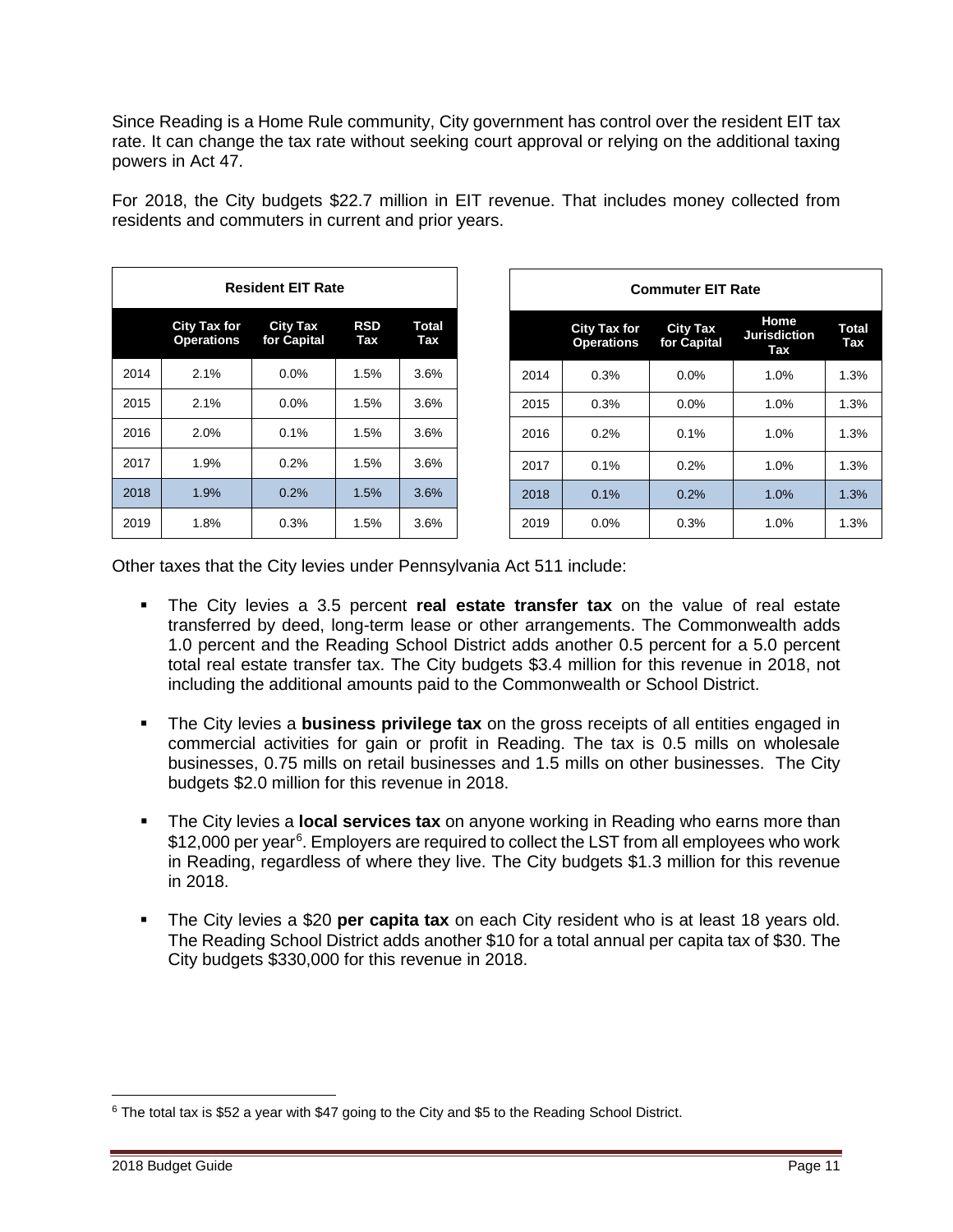#### **Pennsylvania laws shape Reading's tax policy**

Pennsylvania law limits the types of taxes Pennsylvania cities can use and, in some cases, the maximum rate they can charge. For example, Reading is using the maximum tax rate allowed by state law for its local services and business privilege taxes. Pennsylvania law governs the City's use of a commuter earned income tax and generally does not allow cities like Reading to use a sales tax. As a Home Rule municipality, Reading has more control over its resident earned income tax rate, real estate transfer tax and per capita tax.

### **Licenses, Permits and Fees \$5.0 million (5% of budget)**

City ordinances require businesses and individuals to take certain actions to ensure the health, safety and quality of life for their customers, residents and visitors to Reading. This includes securing the appropriate license or permit related to the activity and paying the associated fee. The City also levies fines for violations of the City's traffic code and quality-of-life ordinances. This category contains the revenues from those fees and fines.

The largest item in this category is the **rental housing permit fees** that landlords pay annually and account for \$0.9 million in the 2018 budget. The second largest item is cable franchise fees which account for \$0.9 million. The City budgets another \$575,000 for traffic fines and noncriminal violations of City code.

### **Intergovernmental Revenue \$7.5 million (8% of budget)**

The City receives grants and other financial aid from the federal, state and county governments. Usually this intergovernmental aid can only be used for a specific purpose. The largest item in this category is the \$3.6 million in **State pension aid** that the City receives from the Commonwealth to help pay its Minimum Municipal Obligations to the employee pension plans. The Commonwealth distributes this aid to local governments based on their eligible employee head count, the total amount of State revenue available and other factors.

### **Service Charges \$5.1 million (5% of budget)**

Similar to the license and permit fees, the City has other fees that charge the cost of providing a service to the individual or organization that directly benefits from it. The largest item in this category is the \$2.9 million in **emergency medical service (EMS) transport fees** for people who use the City's ambulance system. The Service Charges category also includes fees charged to property owners for **rental property inspections** (\$650,000), the **Borough of Kenhorst payment for City police coverage** (\$462,000), and an **admissions tax** of 5.0 percent on tickets for events at the Santander Arena, Santander Performing Arts Center and FirstEnergy Stadium (\$460,000).

City government leases its parking meters to the Reading Parking Authority's (RPA). In addition to the lease, the RPA makes a supplemental contribution to the General Fund. The City budgeted a total of \$1.9 million for both payments. As a separate municipal authority, the RPA manages and operates all public on-street (parking meters) and off-street (surface lots and garages) parking in Reading.

### **Interest and Rent \$2.5 million (3% of budget)**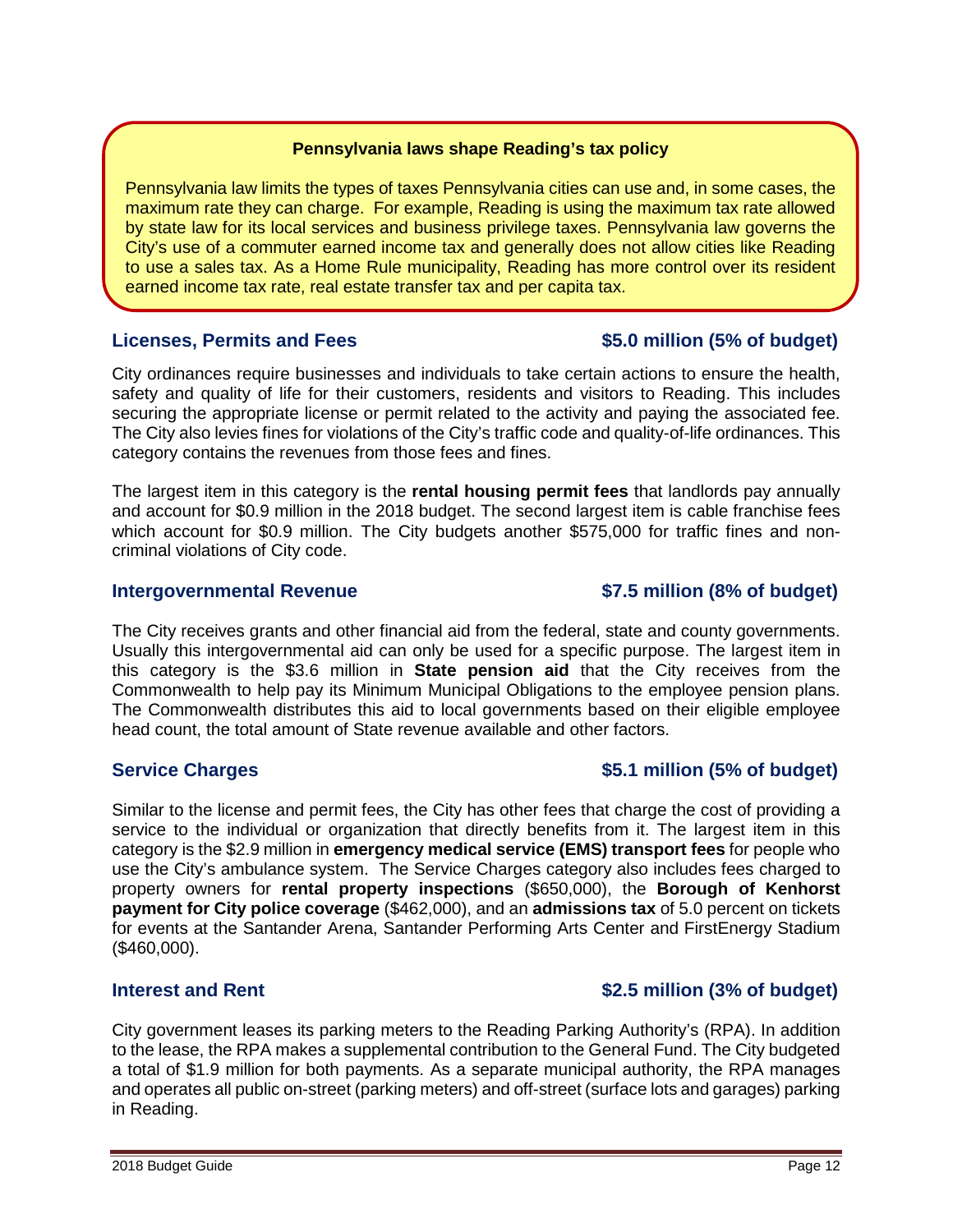### **Other Revenues 6.1 million (5% of budget)**

This is a catch-all category for revenues not grouped elsewhere. The largest item is the **contributions that employees make toward the premium costs of their health insurance coverage**, budgeted at \$2.1 million. Employees make these premium contributions each month, separate from any copayments, coinsurance or deductibles that they pay when they receive medical care. City government records the employee contributions as revenue and then records the health insurance claim costs as expenditures. [7](#page-13-0) This category also has \$1.2 million to reimburse the General Fund for costs associated with the sewer system.

#### **Transfers into the General Fund \$12.5 million (13% of budget)**

The City transfers money to the General Fund from other funds to support its daily operations. The largest item is the \$9.5 million transfer from the Water Fund, which is a portion of RAWA's lease payment to the City. The City also transfers \$3.0 million from the Sewer Fund under the terms of a 2005 federal consent decree related to the wastewater treatment plant.

#### **Other Funds**

The 2018 budget has eight funds in addition to the General Fund. Please see page 6 for a brief explanation of each fund and their major revenue sources. Please also note that the table below includes **money carried over from prior years** since that is the City's budgeting convention, even though that money is not revenue from a traditional accounting perspective.

|                                   | 2016<br><b>Actuals</b> | 2017<br><b>Budget</b> | 2018<br><b>Budget</b> | 2017 to 2018<br>Variance (\$) | 2017 to 2018<br>Variance (%) |
|-----------------------------------|------------------------|-----------------------|-----------------------|-------------------------------|------------------------------|
| <b>Real Estate Taxes</b>          | 23,725,437             | 24,098,454            | 24,208,460            | 110,006                       | 0.5%                         |
| Act 511 Taxes                     | 29,411,711             | 28,340,000            | 29,635,000            | 1,295,000                     | 4.6%                         |
| <b>Licenses, Permits and Fees</b> | 5,358,069              | 5,482,300             | 5,024,300             | (458,000)                     | -8.4%                        |
| Intergovernmental                 | 7,835,107              | 7,878,494             | 7,466,870             | (411, 624)                    | $-5.2\%$                     |
| <b>Charges for Service</b>        | 5,325,490              | 5,215,168             | 5,069,230             | (145, 938)                    | $-2.8%$                      |
| <b>Interest and Rent</b>          | 1,467,780              | 1,436,000             | 2,504,000             | 1,068,000                     | 74.4%                        |
| <b>Other Revenues</b>             | 5,552,312              | 5,529,500             | 5,059,160             | (470, 340)                    | $-8.5%$                      |
| <b>Transfers</b>                  | 12,275,000             | 12,275,000            | 12,460,500            | 185,500                       | 1.5%                         |
| Carryover from prior year         | 0                      | 850,000               | 1,250,000             | 400,000                       | 47.1%                        |
| <b>General Fund Total</b>         | 90,950,905             | 91,104,916            | 92,677,520            | 1,572,604                     | 1.7%                         |
| <b>Shade Tree Fund</b>            | 285,466                | 251,923               | 276,560               | 24,637                        | 9.8%                         |
| <b>Liquid Fuels Fund</b>          | 1,947,230              | 2,551,500             | 3,955,000             | 1,403,500                     | 55.0%                        |
| <b>Water Fund</b>                 | 11,927,679             | 11,812,997            | 12,053,630            | 240,633                       | 2.0%                         |
| Self-Insurance Fund               | 3,215,490              | 3,785,013             | 3,791,406             | 6,393                         | 0.2%                         |

#### **Revenues – All Budgeted Funds**

<span id="page-13-0"></span>l <sup>7</sup> Please see page 16 for more discussion of the City's fringe benefit costs.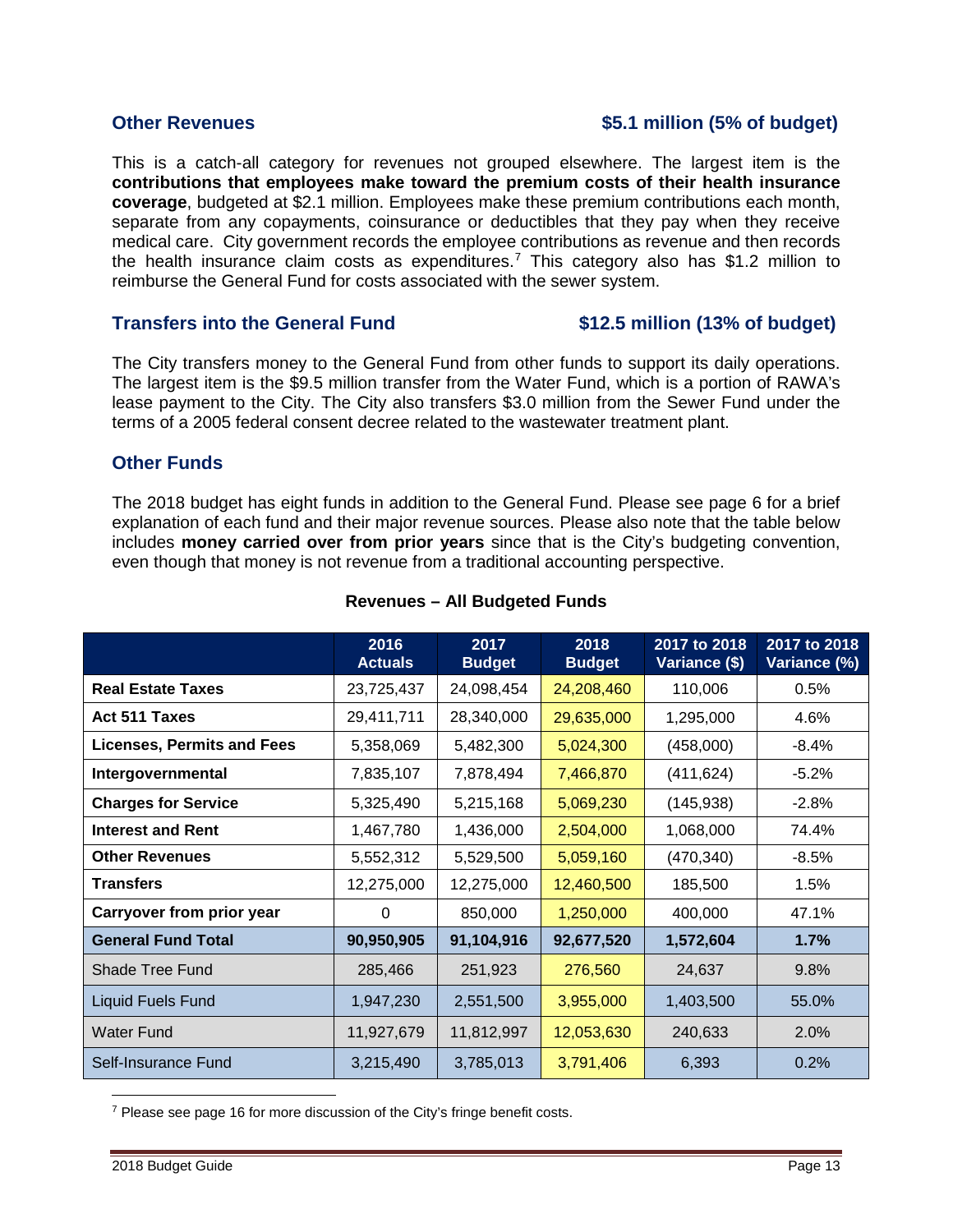|                         | 2016<br><b>Actuals</b> | 2017<br><b>Budget</b> | 2018<br><b>Budget</b> | 2017 to 2018<br>Variance (\$) | 2017 to 2018<br>Variance (%) |
|-------------------------|------------------------|-----------------------|-----------------------|-------------------------------|------------------------------|
| Sewer Fund <sup>8</sup> | 18,074,429             | 25,981,880            | 26,841,970            | 860,090                       | 3.3%                         |
| Sewer Retail Fund       | 23,793,938             | 23,066,430            | 25,053,770            | 1,987,340                     | 8.6%                         |
| Recycling/Trash Fund    | 7,267,505              | 6,199,302             | 6,183,820             | (15, 482)                     | $-0.2\%$                     |
| <b>Capital Fund</b>     | 2,574,694              | 3,365,527             | 4,444,160             | 1,078,633                     | 32.0%                        |
| <b>Total Revenues</b>   | 160,037,337            | 168,119,488           | 175,277,836           | 7,158,348                     | 4.3%                         |

 $\overline{\phantom{a}}$ 

<span id="page-14-0"></span> $^8$  This total excludes proceeds from the PENNVEST loan (\$51.3 million in 2018), which the City records as revenue in this fund.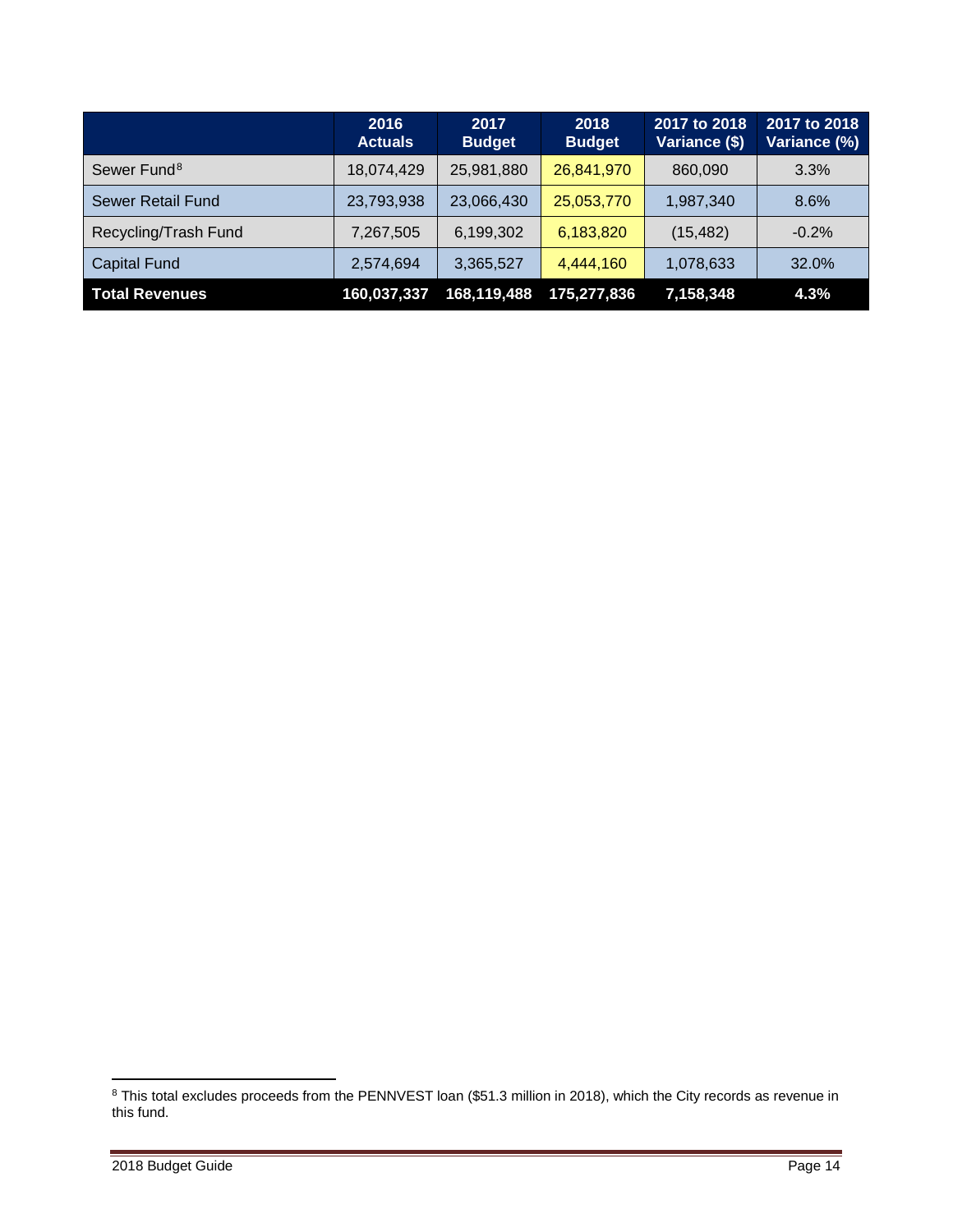## <span id="page-15-0"></span>**Expenditures: How does City government spend its money?**

Reading's City government is responsible for public safety, public works and community development functions that touch the lives of Reading residents, business owners, commuters and visitors every day. City government is responsible for collecting and managing the money that fund these services in accordance with Pennsylvania law, City ordinances and resident preferences. And City government has internally focused functions, like human resources and purchasing, that are integral to most large organizations.

By its nature, City government is labor intensive, especially for the operations supported by the General Fund. Therefore Reading, like many other cities, makes most of its General Fund expenditures on the employees who deliver municipal services. Personnel expenditures cover employee salaries and wages and other forms of cash compensation, like overtime. They also cover employee benefits, like employer-provided health insurance or the City government's annual contribution to the three employee pension plans.

This section describes the major expenditure categories in the City's General Fund so the reader can understand how the City spends the money it collects and how much it expects to spend in 2018. This section first describes the City's expenditures by category, cutting across departmental boundaries. The next takes a closer look at the department by department allocation.



### **General Fund Expenditures by Category**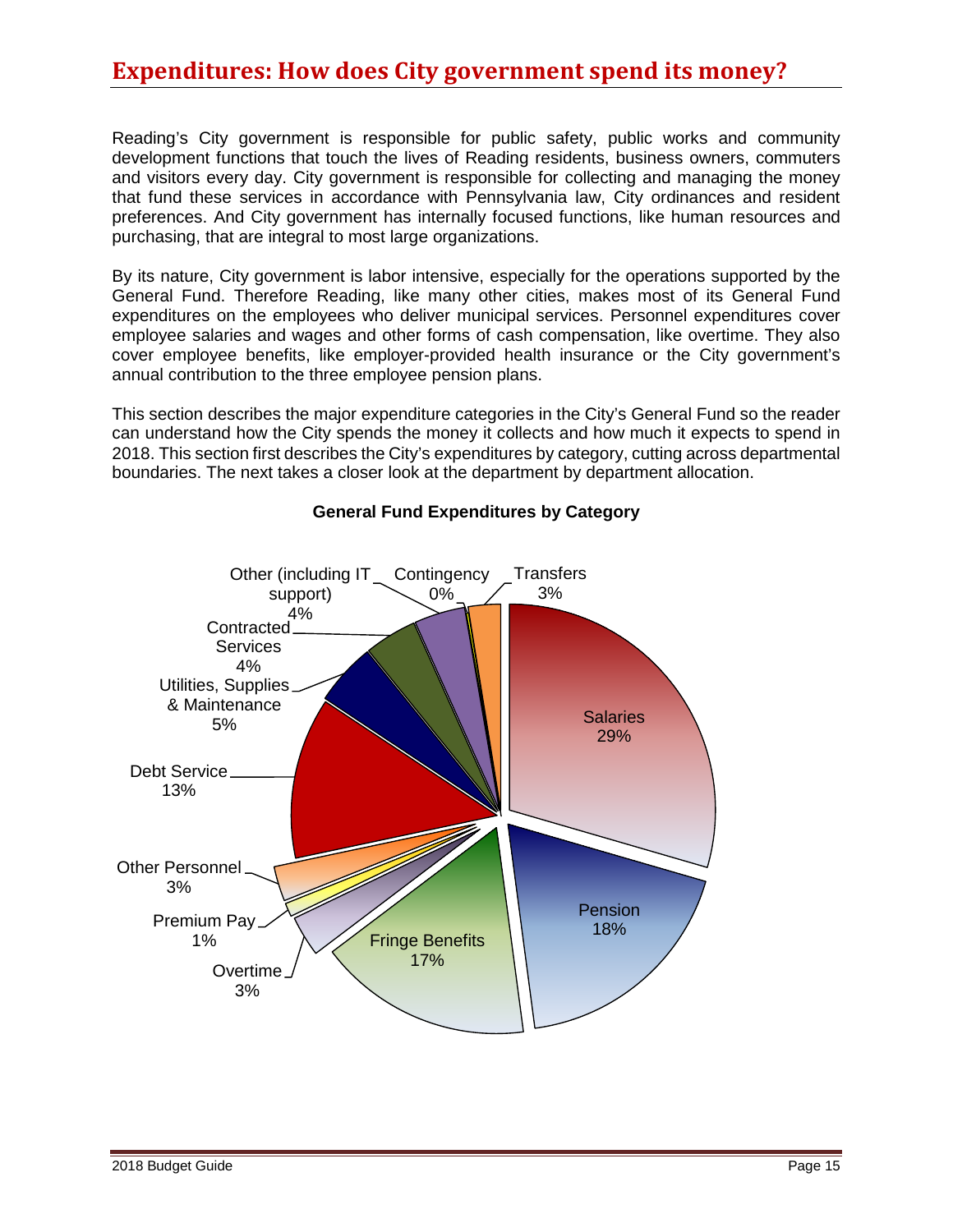| The first six categories in the table above are related to employee compensation at a total<br>budgeted cost of \$66.4 million in 2018. <b>Salaries</b> for full-time employees account for about 29<br>percent of total General Fund expenditures. Other forms of cash compensation include payments<br>for working overtime (\$3.0 million) and premium payments for working holidays or longevity<br>$($1.0 \text{ million})$ .                                                                                                                                                                                                                                                                                                                                              |                                |
|---------------------------------------------------------------------------------------------------------------------------------------------------------------------------------------------------------------------------------------------------------------------------------------------------------------------------------------------------------------------------------------------------------------------------------------------------------------------------------------------------------------------------------------------------------------------------------------------------------------------------------------------------------------------------------------------------------------------------------------------------------------------------------|--------------------------------|
| <b>City Pension Contribution</b>                                                                                                                                                                                                                                                                                                                                                                                                                                                                                                                                                                                                                                                                                                                                                | \$17.1 million (18% of budget) |
| The City has three employee pension plans – one for police, one for firefighters and one for all<br>other employees. By Pennsylvania law the City is required to make annual contributions to those<br>plans, which are calculated by the City and reviewed by an external actuary. The City's<br>contribution is based on the actuary's biennial review of the pension plans' assets, liabilities and<br>other factors that determine plan funding levels. The \$17.1 million pension contribution budgeted<br>in the General Fund for 2018 is the City's full contribution to the police and fire plans and most of<br>the contribution for the non-uniformed employees. Other funds, like the sewer fund, cover the rest<br>of the non-uniformed employee plan contribution. |                                |

City government provides **medical, prescription drug, dental, vision and life insurance coverage to its current employees.** The City and its employees share the premium costs for medical and prescription drug coverage, with the City paying the majority of those costs.

**Total General Fund 92,132,129 91,104,916 92,677,520 1,572,604 1.7%**

## **Cash Compensation for Full-Time Employees \$31.3 million (34% of budget)**

### **Fringe Benefits \$15.6 million (17% of budget)**

| Premium Pay                       | 936,433    | 990,713    | 981,117    | (9,596)    | $-1.0%$  |
|-----------------------------------|------------|------------|------------|------------|----------|
| <b>Other Personnel</b>            | 2,009,934  | 2,492,118  | 2,538,410  | 46,292     | 1.9%     |
| Debt Service                      | 18,840,171 | 12,065,128 | 11,712,390 | (352, 738) | $-2.9%$  |
| Utilities, Supplies & Maintenance | 3,608,290  | 5,031,708  | 4,520,360  | (511, 348) | $-10.2%$ |
| <b>Contracted Services</b>        | 3,410,190  | 3,785,699  | 3,809,300  | 23,601     | 0.6%     |
| Other (including IT support)      | 2,762,631  | 4,445,338  | 3,696,103  | (749, 235) | $-16.9%$ |
| Contingency                       | 0          | 181,646    | 160,594    | (21, 052)  | $-11.6%$ |
| Transfers                         | 3,036,045  | 2,281,920  | 2,352,359  | 70,439     | 3.1%     |

**2016 Actual**

**2017 Budget**

Salaries 26,379,774 27,175,897 27,336,160 160,263 0.6% Pension 14,232,924 | 14,885,760 <mark>| 17,064,150 |</mark> 2,178,390 | 14.6% Fringe Benefits 13,435,858 | 14,834,469 | 15,554,477 | 720,008 | 4.9%

Overtime | 3,479,880 | 2,934,520 <mark>| 2,952,100 |</mark> 17,580 | 0.6%

**2018 Budget**

**2017 to 2018 Variance (\$)**

**2017 to 2018 Variance (%)**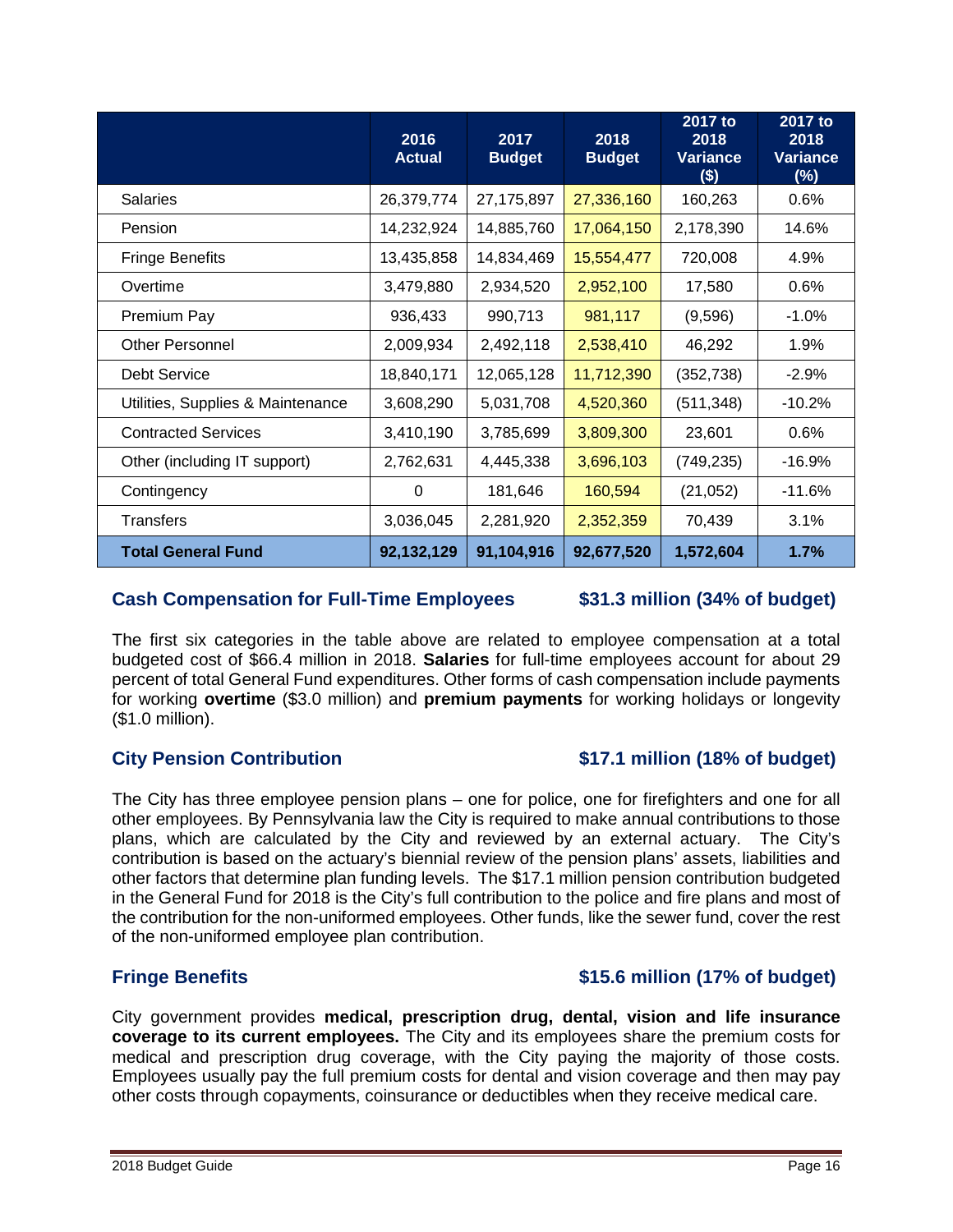The City also provides **medical and prescription drug coverage for retired employees** and their spouses until they reach age 65 and are eligible for Medicare. Retired employees may also share the premium costs associated with their insurance coverage depending on their date of retirement and the terms of their collective bargaining agreements.

The City is self-insured so it pays the actual cost of claims until the cost of a single illness or injury reaches \$150,000 at which point the City has additional "stop loss" coverage. If the total claim costs are higher than budgeted for the year, then the City may spend more than the \$15.6 million budgeted in the General Fund. If total claim costs are lower than budgeted for the year, then the City may spend less than \$15.6 million.

The City budgets the full cost of these benefits for active and retired employees, including the employee's portion. Then the City records the employee premium contributions as revenue in the General Fund.

### **Other Personnel Costs \$2.5 million (3% of budget)**

This is mostly the City's share of federal payroll taxes or wages for temporary, seasonal or parttime employees.

### **Debt Service budget**) **business 11.7 million (13% of budget)**

The City budgets \$11.7 million in the General Fund to make principal and interest payments on its debt. The City budgets another \$14.4 million in its Sewer and Sewer Retail Funds to repay debt related to that system and the wastewater treatment plant project.

### **Utilities, Supplies and Maintenance \$4.5 million (5% of budget)**

The largest individual line items in this category cover the City's spending on **street lighting** (\$1.2 million), **telephones** (\$456,000), **light and power** at City facilities (\$474,000 combined) and **motor vehicle gasoline** (\$383,000 combined). This category also includes several smaller line items for supplies, maintenance agreements or repairs.

### **Contracted Services \$3.8 million (4% of budget)**

This category covers many of the arrangements where the City pays another organization to provide service under a contractual agreement. The largest subset of these contracts are with **tax collection agencies** that collect earned income, business privilege and other taxes on behalf of the City (\$609,000). Other large items in this category include Public Works' contracts for **building repairs** (\$585,000), the City's contribution to the **Reading Recreation Commission** (\$500,000), and Police's **telecommunication contracts** (\$278,000).

### **Other Operating Expenses 63.7 million (4% of budget)**

This is a catch-all category for expenditures not grouped elsewhere. The largest individual items are an allocation for **sidewalk improvement** (\$440,000), the **contribution to the Reading Public Library** (\$362,000) and **information technology machinery and equipment** (\$236,000).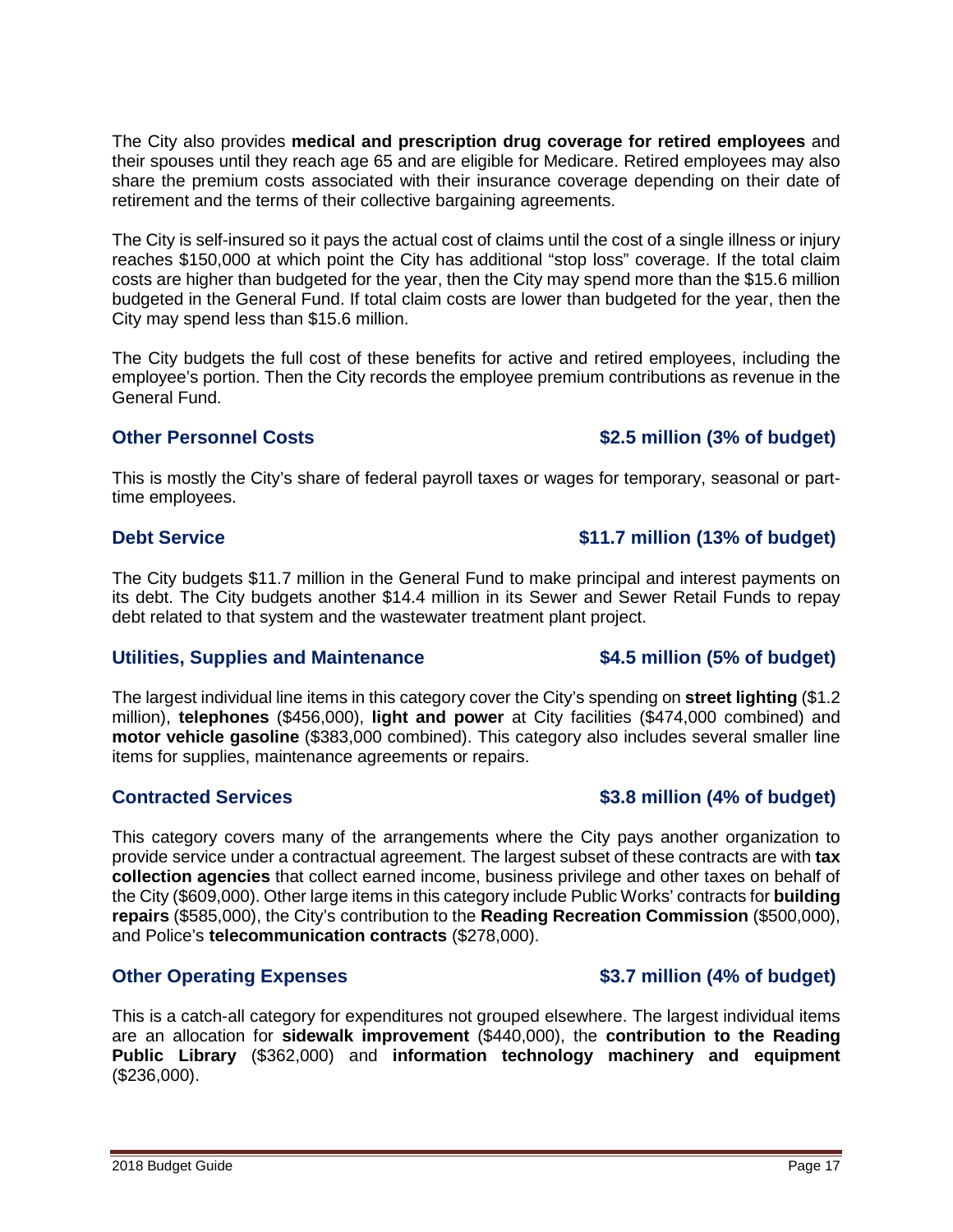### **Transfers out of the General Fund \$2.4 million (3% of budget)**

Just as the City transfers money into the General Fund from other funds to support its daily operations, the opposite is also true. The largest item in this category is the **transfer to the Self-Insurance Fund** where the City pays claims for worker's compensation, general liability and property damage.

In 2015, the City built a \$2.3 million **contingency** into its budget to handle any unanticipated shortfalls. The 2017 and 2018 budget have a small one, \$182,000 and \$161,000 respectively.

#### **Other Funds**

The 2018 budget has eight funds in addition to the General Fund. Please see page 6 for a brief explanation of each fund and their major expenditures.

|                                   | 2016 Actual    | 2017 Budget   | 2018 Budget   | 2017 to 2018<br>Variance (\$) | 2017 to 2018<br>Variance (%) |
|-----------------------------------|----------------|---------------|---------------|-------------------------------|------------------------------|
| <b>Salaries</b>                   | 26,379,774     | 27,175,897    | 27,336,160    | 160,263                       | 0.6%                         |
| Pension                           | 14,232,924     | 14,885,760    | 17,064,150    | 2,178,390                     | 14.6%                        |
| <b>Fringe Benefits</b>            | 13,435,858     | 14,834,469    | 15,554,477    | 720,008                       | 4.9%                         |
| Overtime                          | 3,479,880      | 2,934,520     | 2,952,100     | 17,580                        | 0.6%                         |
| Premium Pay                       | 936,433        | 990,713       | 981,117       | (9,596)                       | $-1.0%$                      |
| Other Personnel                   | 2,009,934      | 2,492,118     | 2,538,410     | 46,292                        | 1.9%                         |
| <b>Debt Service</b>               | 18,840,171     | 12,065,128    | 11,712,390    | (352, 738)                    | $-2.9%$                      |
| Utilities, Supplies & Maintenance | 3,608,290      | 5,031,708     | 4,520,360     | (511, 348)                    | $-10.2%$                     |
| <b>Contracted Services</b>        | 3,410,190      | 3,785,699     | 3,809,300     | 23,601                        | 0.6%                         |
| Other (including IT support)      | 2,762,631      | 4,445,338     | 3,696,103     | (749, 235)                    | $-16.9%$                     |
| Contingency                       | $\overline{0}$ | 181,646       | 160,594       | (21, 052)                     | $-11.6%$                     |
| <b>Transfers</b>                  | 3,036,045      | 2,281,920     | 2,352,359     | 70,439                        | 3.1%                         |
| <b>General Fund</b>               | 92,132,129     | 91,104,916    | 92,677,520    | 1,572,604                     | 1.7%                         |
| Shade Tree Fund                   | 446,166        | 251,923       | 276,560       | 24,637                        | 8.9%                         |
| <b>Liquid Fuels Fund</b>          | 518,522        | 2,551,500     | 3,955,000     | 1,403,500                     | 35.5%                        |
| <b>Water Fund</b>                 | 12,549,440     | 11,812,997    | 12,053,630    | 240,633                       | 2.0%                         |
| Self-Insurance Fund               | 3,401,115      | 3,785,013     | 3,791,406     | 6,393                         | 0.2%                         |
| Sewer Fund <sup>9</sup>           | 19,943,364     | 28,665,280    | 29,494,870    | 829,590                       | 2.8%                         |
| Sewer Retail Fund                 | 12,587,677     | 23,066,430    | 25,053,770    | 1,987,340                     | 7.9%                         |
| Recycling/Trash Fund              | 5,883,959      | 6,199,302     | 6,183,820     | (15, 482)                     | $-0.3%$                      |
| <b>Capital Fund</b>               | 1,258,421      | 3,365,527     | 4,444,160     | 1,078,633                     | 24.3%                        |
| <b>Total Expenditures</b>         | \$148,720,795  | \$170,802,888 | \$177,930,736 | \$7,127,848                   | 4.0%                         |

#### **Expenditures – All Budgeted Funds**

<span id="page-18-0"></span>l <sup>9</sup> This total excludes the construction costs associated with the new sewer treatment plant (\$51.3 million in 2018).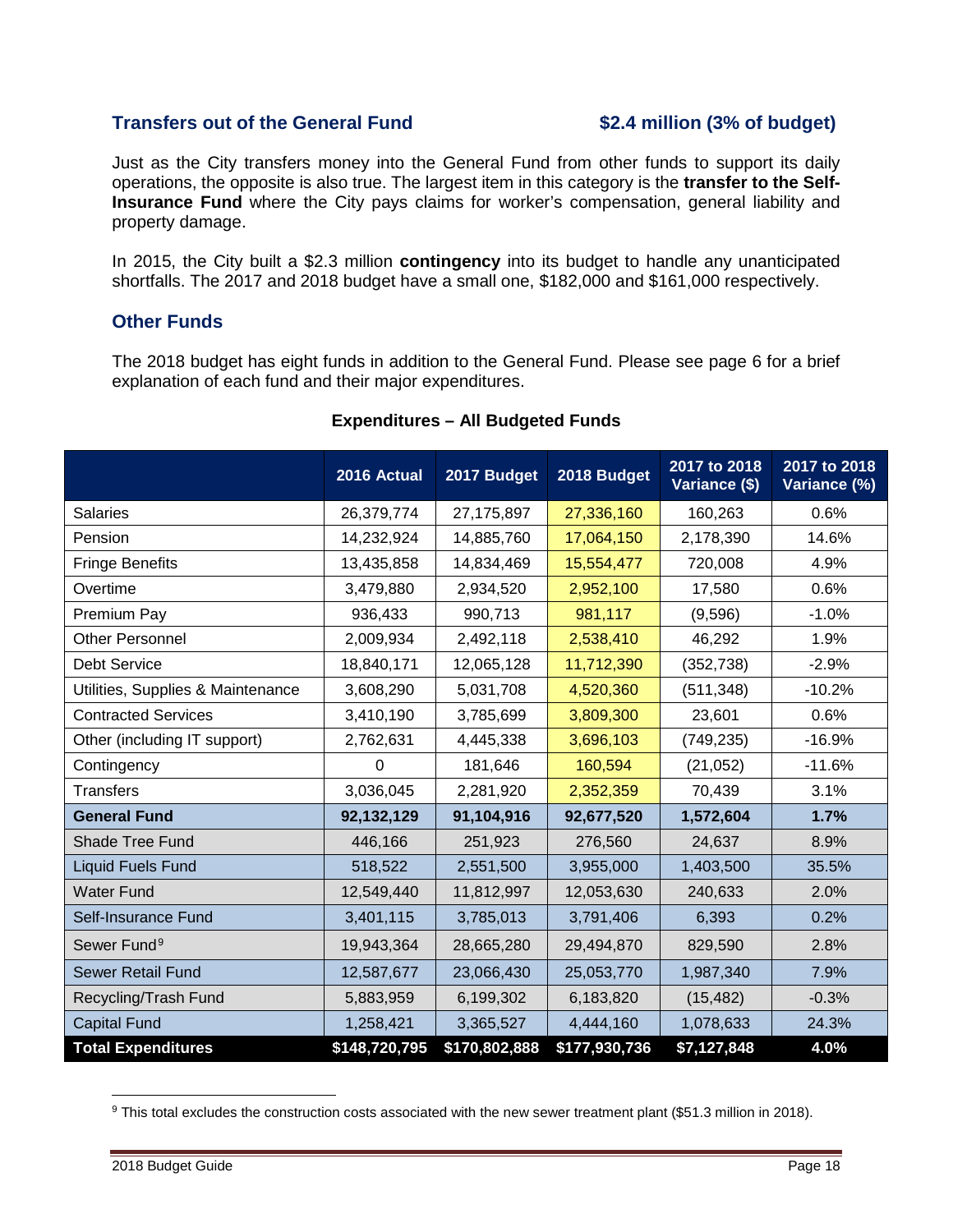## <span id="page-19-0"></span>**Spending by Department[10](#page-19-1)**

Public safety accounts for the majority of Reading City government's spending in its General Fund, as it does in most Pennsylvania cities. The Police Department has the largest budget within the General Fund at \$36.8 million and the Fire Department, which includes ambulance service, is next with \$19.4 million. Public Works has \$8.6 million in the General Fund, excluding much larger amounts allocated for sewer and waste water treatment in other funds. The Non-Departmental category shown below is mostly the City's debt service and interfund transfers.



### **General Fund Expenditures by Department**

*Note: Spending on the following units is combined in "Other" for graphic illustration purposes – Managing Director, City Council, Office of the Mayor, Human Relations Commission, City Auditor, Board of Ethics and Charter Board.*

l

<span id="page-19-1"></span> $10$  The 2018 budget allocates information technology costs to the departments that use those services, which is reflected in the graph below and throughout this document. Other City documents may show IT costs grouped together within the Department of Administrative Services, which would make the budget for Administrative Services larger and the budgets for other departments smaller.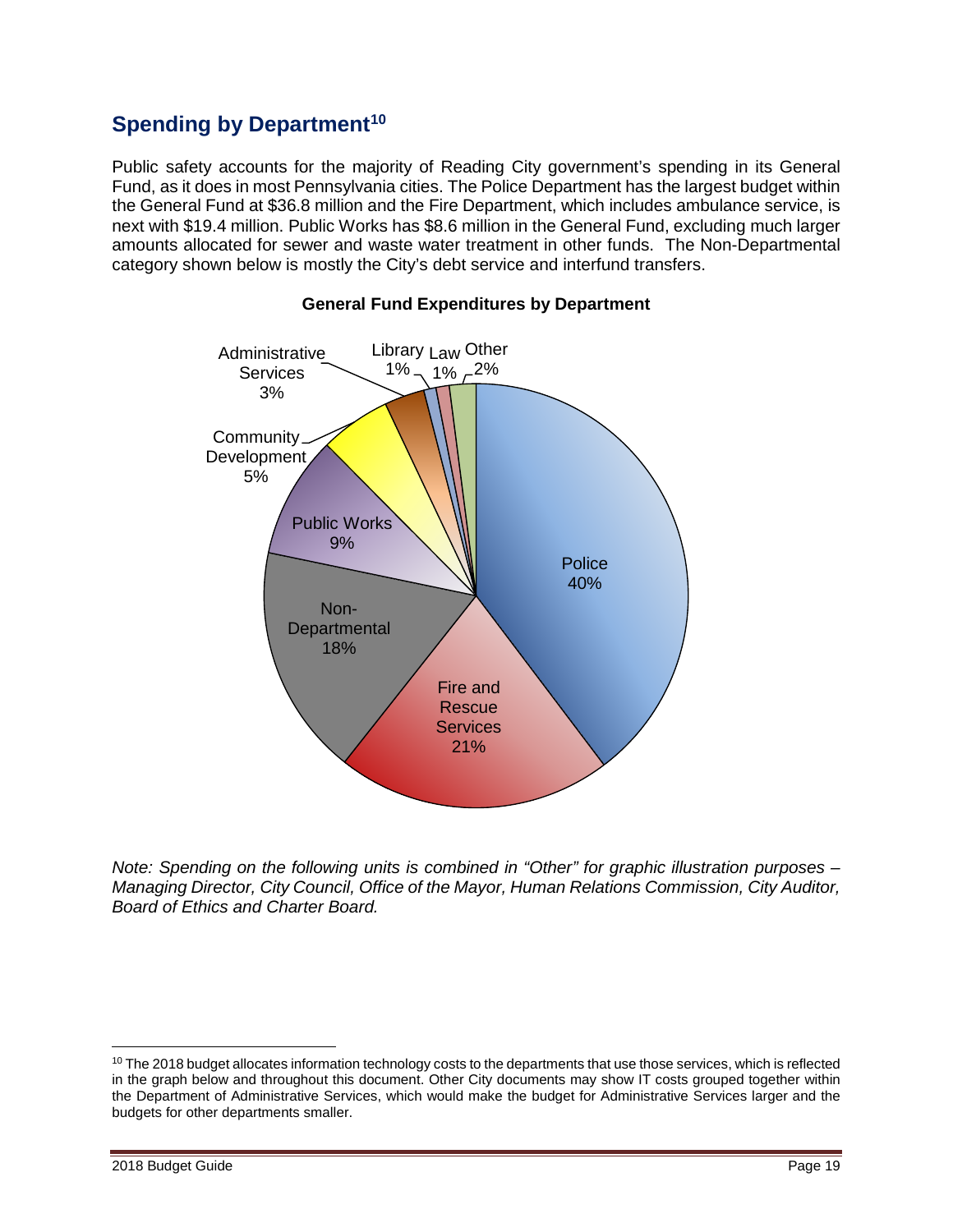| The Public Works Department has four divisions – Operations, Wastewater, Utilities and Solid     |
|--------------------------------------------------------------------------------------------------|
| Waste. Only the Operations Division budget is in the General Fund. Operations handles repair     |
| and maintenance for the buildings, streets, bridges, parks and other public spaces owned by City |
| government. It also has the municipal garage for City government's vehicles.                     |

## Fire and Rescue services **\$19.4 million (21% of budget)**

Within the General Fund, City government is divided into five operating departments that report to the Managing Director who reports to the Mayor. The responsibilities of those operating departments are briefly described below.

### **Police \$36.8 million (40% of budget)**

The Reading Police Department handles law enforcement responsibilities such as patrol, criminal investigation and emergency dispatch for police-related calls. The Department also oversees the part-time school crossing guards.

The Reading Fire and Rescue Services Department is responsible for fire suppression, fire prevention, special rescue and emergency medical services. In addition to fire and EMS calls, the Department responds to incidents involving hazardous materials and motor vehicle accidents.

**Public Works (Operations) \$8.6 million (9% of budget)**

## **General Fund Expenditures by Department**

**2017** 

**2018** 

**Variance**

**Variance**

<span id="page-20-0"></span>

|                                   | <b>Budget</b> | <b>Budget</b> | $($)$      | (%)      |
|-----------------------------------|---------------|---------------|------------|----------|
| Police                            | 35,756,412    | 36,793,598    | 1,037,186  | 2.9%     |
| <b>Fire and Rescue Services</b>   | 18,270,556    | 19,414,379    | 1,143,823  | 6.3%     |
| Non-Departmental                  | 16,429,208    | 16,322,592    | (106, 616) | $-0.6%$  |
| <b>Public Works</b>               | 8,229,473     | 8,635,276     | 405,803    | 4.9%     |
| <b>Community Development</b>      | 5,681,306     | 5,000,680     | (680,626)  | $-12.0%$ |
| <b>Administrative Services</b>    | 2,951,978     | 2,828,131     | (123, 847) | -4.2%    |
| Library                           | 1,062,078     | 864,750       | (197, 328) | $-18.6%$ |
| Law                               | 903,940       | 938,560       | 34,620     | 3.8%     |
| <b>Managing Director</b>          | 478,939       | 484,154       | 5,215      | 1.1%     |
| <b>City Council</b>               | 430,460       | 507,150       | 76,690     | 17.8%    |
| Office of the Mayor               | 430,073       | 413,300       | (16, 773)  | $-3.9\%$ |
| <b>Human Relations Commission</b> | 227,921       | 231,980       | 4,059      | 1.8%     |
| <b>City Auditor</b>               | 192,572       | 195,470       | 2,898      | 1.5%     |
| Board of Ethics/Charter Board     | 60,000        | 47,500        | (12,500)   | -20.8%   |
| <b>General Fund Total</b>         | 91,104,916    | 92,677,520    | 1,572,604  | $1.7\%$  |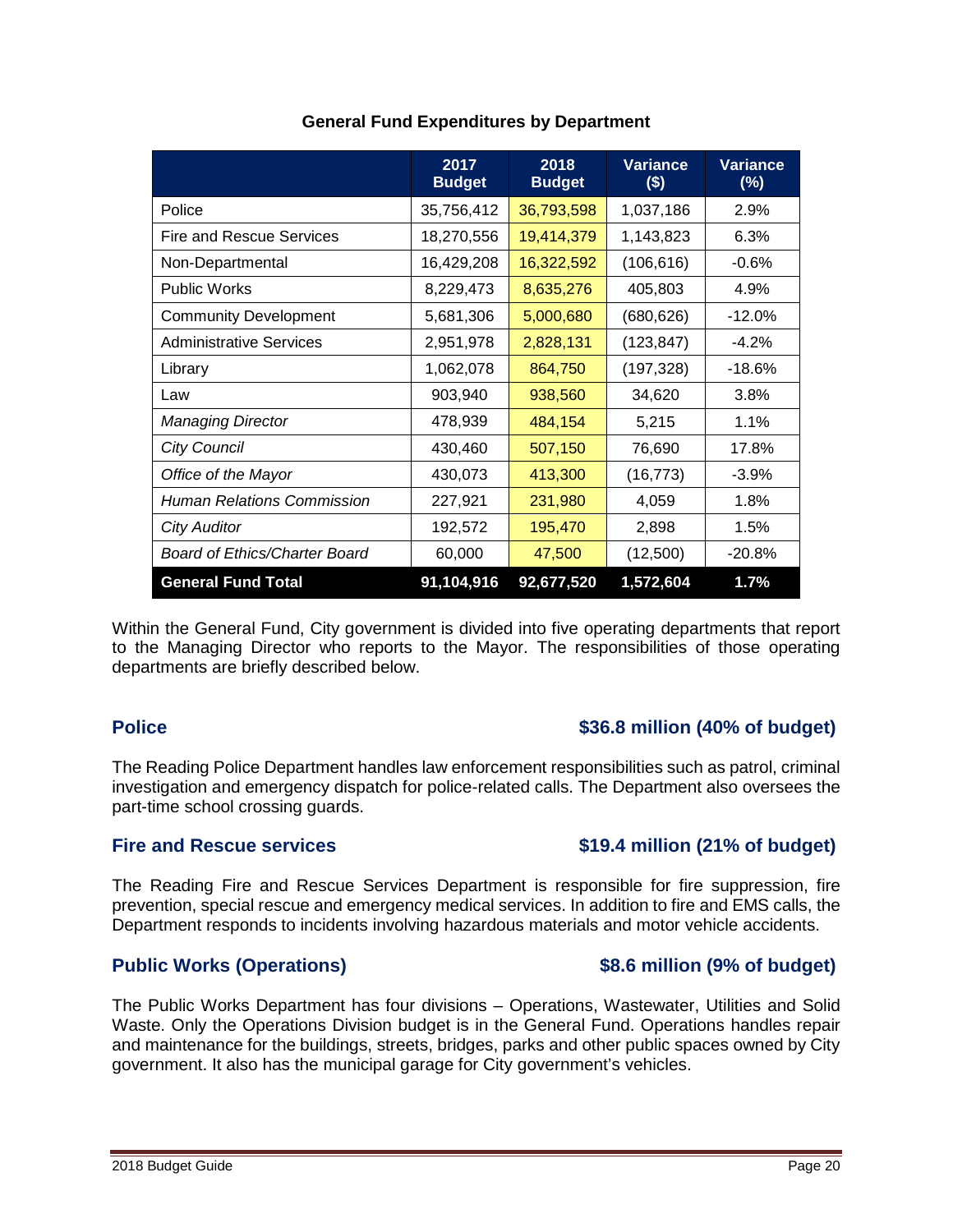### **Community Development \$5.0 million (5% of budget)**

Community Development works to ensure the City's business owners, landlords and residents maintain their properties in accordance with community and legal guidelines. This includes zoning, code enforcement, land use planning, historical preservation, rental housing inspection, building plan review and trade licensing functions. The Department also promotes economic and community development in Reading and oversees City government's use of its federal Community Development Block Grant (CDBG) funding.

### **Administrative Services \$2.8 million (3% of budget)**

The Department of Administrative Services manages the City's finances (budgeting, accounting and treasury functions), purchasing, human resources and information technology. The Department also manages the Citizens Service Center that is the primary means for handling citizen inquiries related to issues other than public safety.

In addition to these operating departments, **City Council** holds the legislative powers of the City and the **City Auditor** has oversight of City government finances independent of the Mayor and Council. Led by the City Solicitor, the **Law Department** provides legal services for the Mayor, City Council and the operating departments.

The **Reading Public Library** is governed by a Board of Directors with the City government, County government and the Reading Public Library Corporation each appointing five members. The Reading Public Library is part of the larger Berks County Public Library System and has its own budget separate of City government. While the Library Board oversees day-to-day operations, City government owns the four library facilities and employs 10 of the employees at the Reading Public Library.

Please see page 8 for an organizational chart of City Government.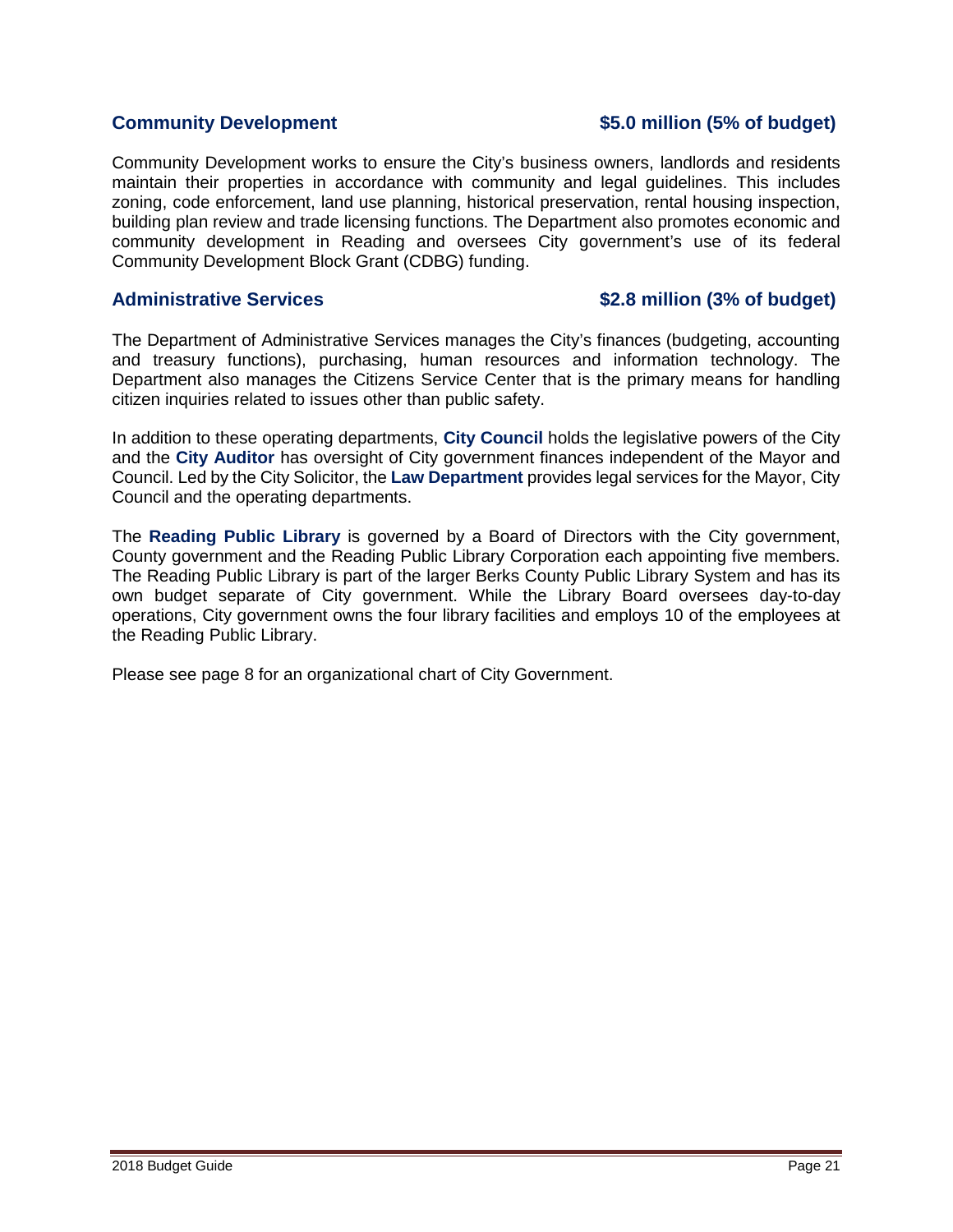## <span id="page-22-2"></span><span id="page-22-1"></span>**Head count: How many full-time positions does the City government have?**

The tables below show the total number of budgeted full-time positions in each department since 2012 according to the position ordinances passed each year. Some positions are listed within the General Fund, but another fund actually pays the employee's compensation. The City also has part-time positions not shown here.

<span id="page-22-0"></span>

| <b>General Fund Division</b>                     | 2013<br><b>Full-time</b> | 2014<br><b>Full-time</b> | 2015<br><b>Full-time</b> | 2016<br>Full-time <sup>11</sup> | 2017<br><b>Full-time</b> | 2018<br><b>Full-time</b> |
|--------------------------------------------------|--------------------------|--------------------------|--------------------------|---------------------------------|--------------------------|--------------------------|
| Office of the Mayor <sup>12</sup>                | 4                        | 4                        | 4                        | 4                               | 4                        | 4                        |
| <b>City Council</b>                              | 3                        | 3                        | 3                        | 3                               | 3                        | 3                        |
| <b>City Auditor</b>                              | 2                        |                          | 2                        | 2                               | 2                        |                          |
| <b>Managing Director</b>                         | 3                        | 3                        | 3                        | 3                               | 2                        |                          |
| <b>Human Relations Commission</b>                | 3                        | 2                        | 3                        | 2                               | 2                        | 2                        |
| Solicitor                                        | 6                        | 6                        | 6                        | 6                               | 6                        | 6                        |
| <b>Director of Administrative Services</b>       | 4                        | 4                        | 4                        | 4                               | 4                        | 3                        |
| Accounting                                       |                          | 8                        | 5                        | 5                               | 5                        | 6                        |
| <b>Citizens Service Center</b>                   | 10                       | 11                       | 10                       | 10                              | 10                       | 10                       |
| Information Technology                           | 9                        | 9                        | 9                        | 9                               | 9                        | 9                        |
| <b>Human Resources</b>                           |                          |                          |                          |                                 |                          |                          |
| Mailroom                                         |                          | O                        | O                        |                                 | 0                        |                          |
| Purchasing                                       |                          |                          |                          |                                 |                          |                          |
| <b>Administrative Services subtotal</b>          | 35                       | 37                       | 36                       | 36                              | 36                       | 36                       |
| <b>Public Works Administration</b>               | $\overline{2}$           | 4                        | 5                        | 8                               | 8                        | 7                        |
| Garage                                           | 8                        | 10                       | 10                       | 10                              | 10                       | 10                       |
| Engineering                                      | 0                        | 0                        | 0                        | 0                               | 0                        | $\Omega$                 |
| Highways                                         | 17                       | 16                       | 15                       | 15                              | 15                       | 15                       |
| Parks                                            | 9                        | 8                        | 8                        | 6                               | 6                        |                          |
| <b>Public Property</b>                           | 5                        |                          |                          |                                 | 6                        |                          |
| Recreation                                       | 0                        | 0                        | 0                        | 0                               | 0                        | $\Omega$                 |
| <b>Public Works subtotal (General Fund only)</b> | 41                       | 45                       | 45                       | 46                              | 45                       | 45                       |

<sup>11</sup> The 2016 position count comes from the amended ordinance adopted in early 2016.

<sup>12</sup> One of the four positions was not funded in 2015.

 $\overline{\phantom{a}}$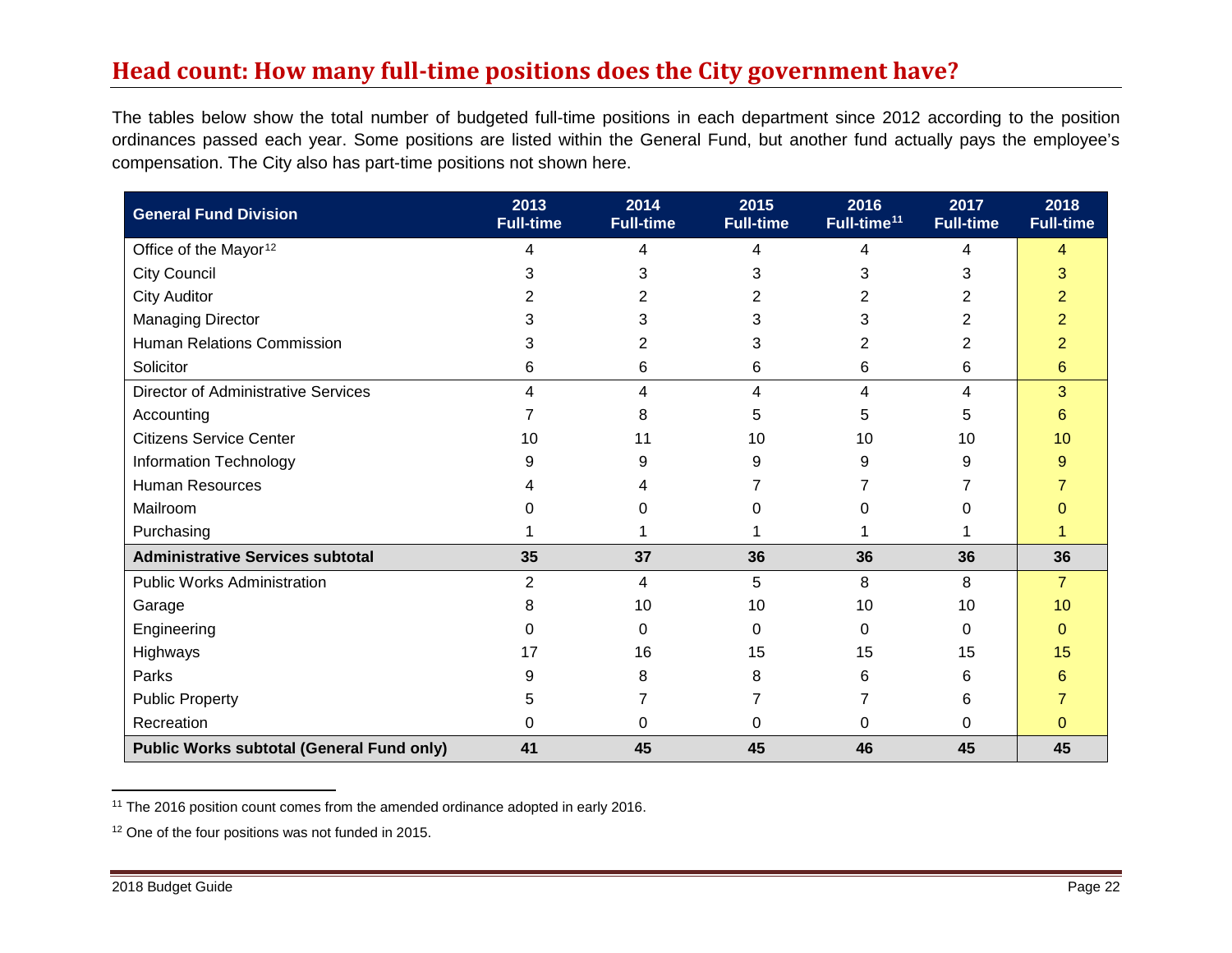| <b>General Fund Division</b>                 | 2013<br><b>Full-time</b> | 2014<br><b>Full-time</b> | 2015<br><b>Full-time</b> | 2016<br>Full-time <sup>11</sup> | 2017<br><b>Full-time</b> | 2018<br><b>Full-time</b> |
|----------------------------------------------|--------------------------|--------------------------|--------------------------|---------------------------------|--------------------------|--------------------------|
| Police - Criminal Investigations             | 30                       | 29                       | 30                       | 30                              | 30                       | 30                       |
| Police - Special Services                    | 30                       | 29                       | 29                       | 29                              | 29                       | 29                       |
| Police - Patrol                              | 131                      | 133                      | 132                      | 132                             | 132                      | 132                      |
| Police - Administration                      | 3                        | 3                        | 3                        | 3                               | 4                        | 4                        |
| <b>Police subtotal</b>                       | 194                      | 194                      | 194                      | 194                             | 195                      | 195                      |
| <b>Fire Administration</b>                   | 7                        | 7                        | $\overline{7}$           | $\overline{7}$                  | $\overline{7}$           | $\overline{7}$           |
| Fire Special Services (Preventive Education) | 4                        | 4                        | 4                        | 4                               | 4                        | 4                        |
| Fire Training                                |                          |                          |                          |                                 |                          |                          |
| Fire Suppression                             | 89                       | 109                      | 100                      | 92                              | 92                       | 92                       |
| Fire EMS                                     | 31                       | 31                       | 32                       | 33                              | 33                       | 33                       |
| <b>Fire subtotal</b>                         | 132                      | 152                      | 144                      | 137                             | 137                      | 137                      |
| <b>Community Development Administration</b>  | $\overline{2}$           | $\overline{2}$           | 3                        | 3                               | 2                        | $\overline{2}$           |
| Planning                                     |                          |                          |                          | 0                               | 0                        | $\mathbf{0}$             |
| <b>Property Maintenance</b>                  | 32                       | 32                       | 28                       | 28                              | 28                       | 28                       |
| Trades                                       |                          | 7                        | 8                        | 8                               | 8                        | 8                        |
| Zoning                                       | 4                        | 4                        | 4                        | $\sqrt{5}$                      | 5                        | 5                        |
| <b>Community Development subtotal</b>        | 46                       | 46                       | 44                       | 44                              | 43                       | 43                       |
| Library                                      | 10                       | 10                       | 10                       | 10                              | 10                       | 10                       |
| <b>Total General Fund</b>                    | 479                      | 504                      | 494                      | 487                             | 485                      | 485                      |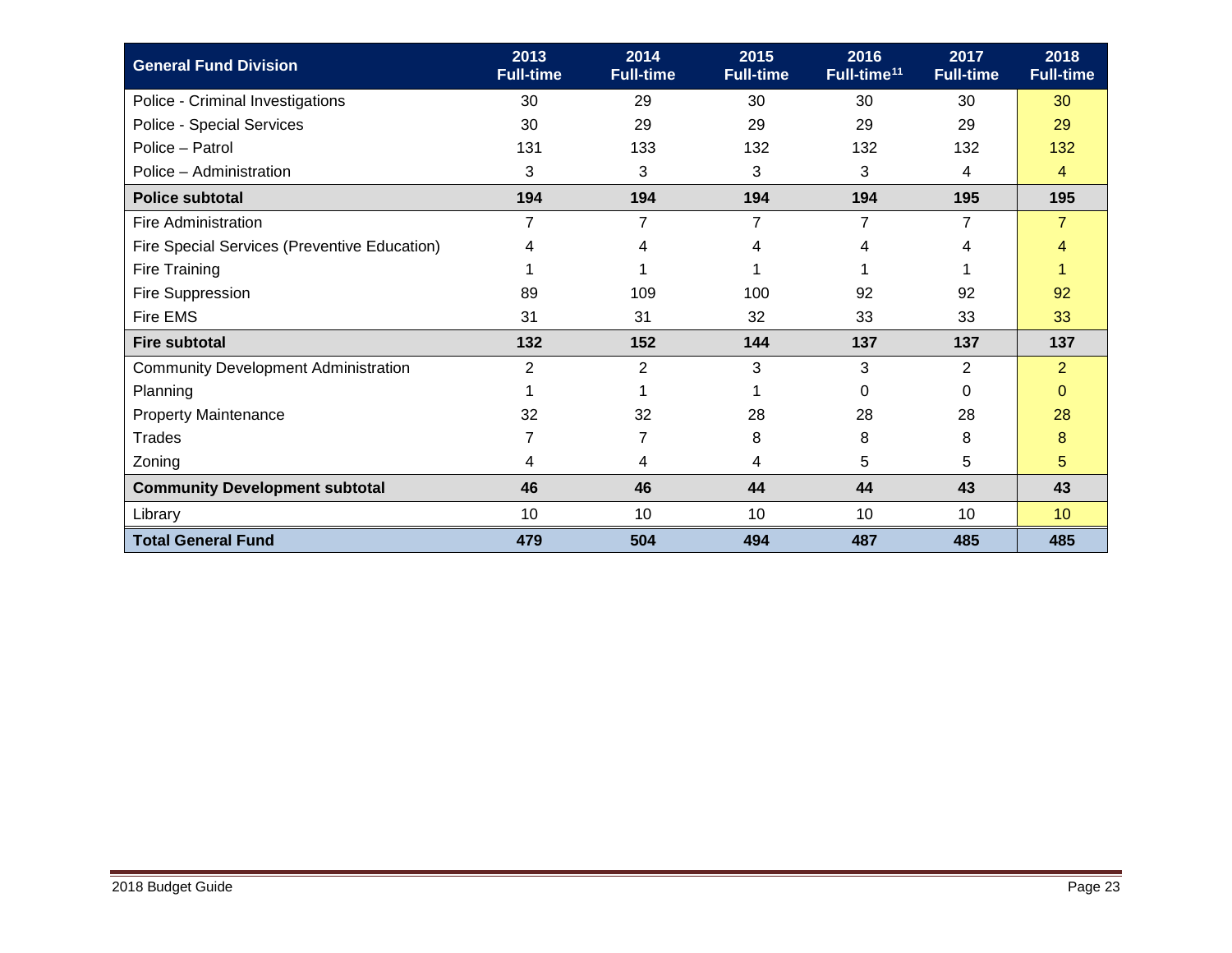| <b>Fund</b>                        | 2013<br><b>Full-time</b> | 2014<br><b>Full-time</b> | 2015<br><b>Full-time</b> | 2016<br>Full-time <sup>13</sup> | 2017<br><b>Full-time</b> | 2018<br><b>Full-time</b> |
|------------------------------------|--------------------------|--------------------------|--------------------------|---------------------------------|--------------------------|--------------------------|
| Community Development - HUD Funded |                          |                          | 6                        | 4                               | 4                        | Δ                        |
| Shade Tree Fund                    |                          | 2                        |                          | 2                               | 2                        |                          |
| Self-Insurance Fund                |                          |                          |                          |                                 |                          |                          |
| Sewers                             | 21                       | 18                       | 19                       | 19                              | 19                       | 19                       |
| <b>Wastewater Treatment Plant</b>  | 47                       | 45                       | 44                       | 44                              | 44                       | 44                       |
| Recycling & Trash                  | 17                       | 19                       | 18                       | 17                              | 17                       | 18                       |
| Water                              |                          | 0                        | 0                        | 0                               | 0                        | 0                        |
| Capital Fund                       |                          |                          |                          | 0                               |                          | 0                        |
| <b>Total Other Funds</b>           | 95                       | 92                       | 90                       | 87                              | 87                       | 88                       |
|                                    |                          |                          |                          |                                 |                          |                          |
| <b>ALL FUNDS</b>                   | 574                      | 596                      | 584                      | 574                             | 572                      | 573                      |

### <span id="page-24-0"></span>**Other Funds**

l  $13$  The 2016 position count comes from the amended ordinance adopted in early 2016.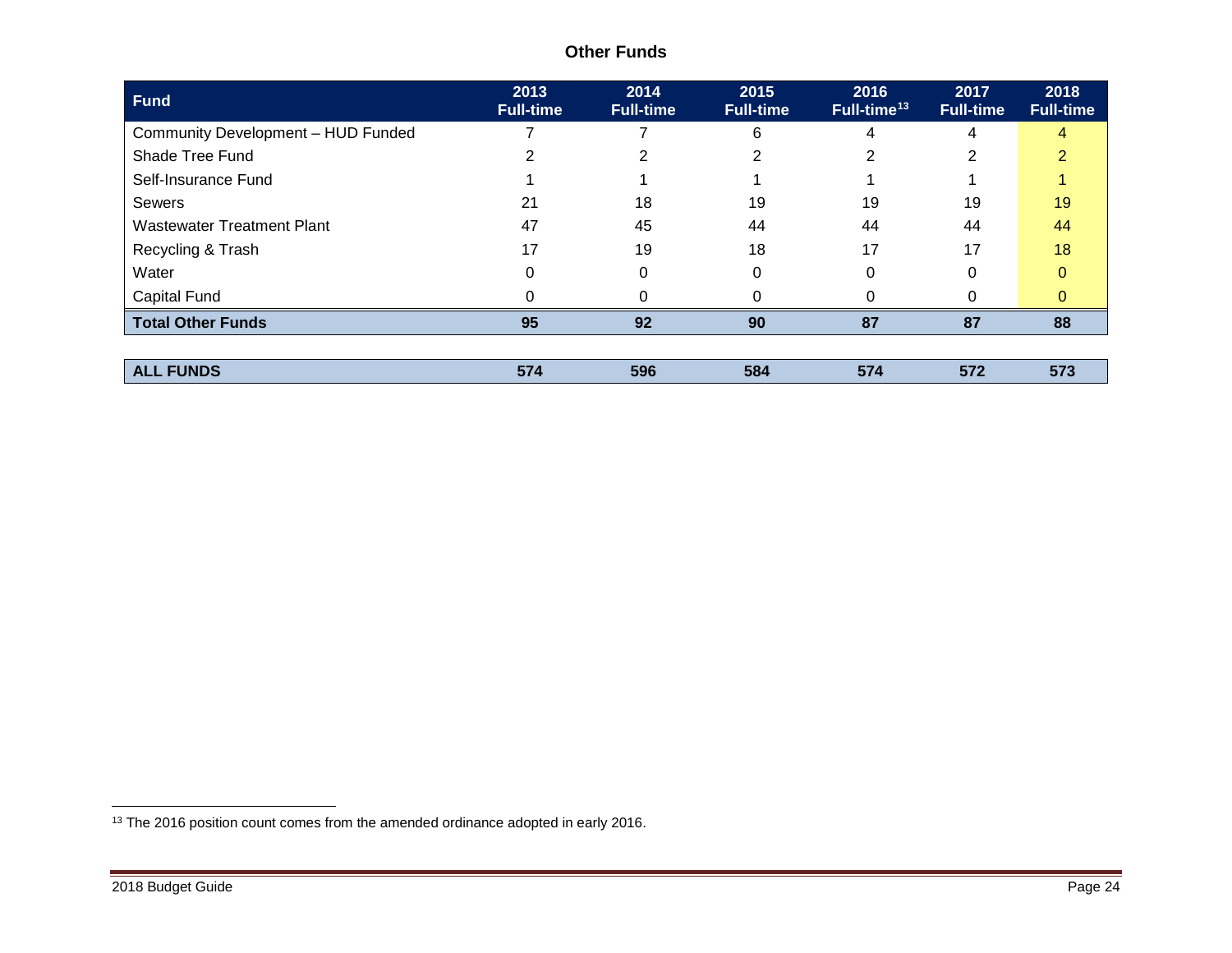## **Five-year Capital Improvement Plan (CIP)**

In 2015 the City began using a more formal process to identify and prioritize projects involving the purchase, construction, replacement or rehabilitation of infrastructure (e.g. roads, bridges, buildings), large vehicles or other assets that meet the City's definition for capital projects. The list below shows projects tentatively scheduled through 2022 with the estimated annual expenditure for each one over the next five years. The Administration prepares this five-year list of capital projects and City Council approves it by ordinance during the budget process each year. The projects and annual allocations are subject to amendment.

<span id="page-25-0"></span>

| Project                                                                     | <b>Fund Requesting Project</b>               | <b>Total Budget</b> | 2018        | 2019      | 2020      | 2021 | 2022 |
|-----------------------------------------------------------------------------|----------------------------------------------|---------------------|-------------|-----------|-----------|------|------|
| <b>Public Works</b>                                                         |                                              |                     |             |           |           |      |      |
| Traffic light Project - "Green light Go"                                    | <b>Public Works - Traffic</b><br>Engineering | \$211,160           | \$211,160   |           |           |      |      |
| Mower with Broom & Plow                                                     | <b>Public Works - Parks</b>                  | \$50,000            | \$50,000    |           |           |      |      |
| Ford F350 with V Plow for Snow Plowing                                      | <b>Public Works - Streets</b>                | \$55,000            | \$55,000    |           |           |      |      |
| Pagoda Fire Tower -staircase maintenance                                    | Public Works - Public Property               | \$135,000           | \$135,000   |           |           |      |      |
| Schlegel Pool                                                               | Public Works - Public Property               | \$200,000           | \$200,000   |           |           |      |      |
| North 5th Street Railroad Bridge - painting                                 | Public Works - Public Property               | \$75,000            | \$75,000    |           |           |      |      |
| Schuylkill River Trail Project                                              | Public Works - Public Property               | \$911,000           | \$911,000   |           |           |      |      |
| <b>Estimated Grant Revenue for Schuylkill</b><br><b>River Trail Project</b> | Public Works - Public Property               | (\$500,000)         | (\$500,000) |           |           |      |      |
| <b>Estimated CDBG Funds for Schuylkill River</b><br><b>Trail Project</b>    | Public Works - Public Property               | (\$300,000)         | (\$300,000) |           |           |      |      |
| Reading Public library Fire Alarm                                           | Public Works - Public Property               | \$35,000            | \$35,000    |           |           |      |      |
| Reading Public library Roof Replacement                                     | Public Works - Public Property               | \$150,000           | \$150,000   |           |           |      |      |
| Main Library Facade Repair                                                  | Public Works - Public Property               | \$75,000            | \$75,000    |           |           |      |      |
| SW Library Branch HVAC                                                      | Public Works - Public Property               | \$265,000           | \$265,000   |           |           |      |      |
| Estimated Grant Revenue for SW library (to<br>be applied for)               | Public Works - Public Property               | (\$65,000)          | (\$65,000)  |           |           |      |      |
| Sidewalk Repairs for City-Owned Property                                    | Public Works - Public Property               | \$250,000           | \$250,000   |           |           |      |      |
| City Hall Roof Replacement                                                  | Public Works - Public Property               | \$1,200,000         | \$200,000   | \$500,000 | \$500,000 |      |      |
| City Hall HVAC Replacement                                                  | Public Works - Public Property               | \$500,000           | \$250,000   | \$250,000 |           |      |      |
| <b>Fire Station Building Repairs</b>                                        | Public Works - Public Property               | \$200,000           | \$200,000   |           |           |      |      |
| <b>EMS Building Repairs</b>                                                 | Public Works - Public Property               | \$50,000            | \$50,000    |           |           |      |      |
| <b>First Energy Stadium Repairs</b>                                         | Public Works - Public Property               | \$102,000           | \$102,000   |           |           |      |      |
| 10th & Spruce building Roof Replacement                                     | Public Works - Public Property               | \$60,000            | \$60,000    |           |           |      |      |
| City Park Basketball Courts                                                 | Public Works - Public Property               | \$50,000            | \$50,000    |           |           |      |      |
| <b>Public Works Total</b>                                                   |                                              | \$3,709,160         | \$2,459,160 | \$750,000 | \$500,000 | \$0  | \$0  |